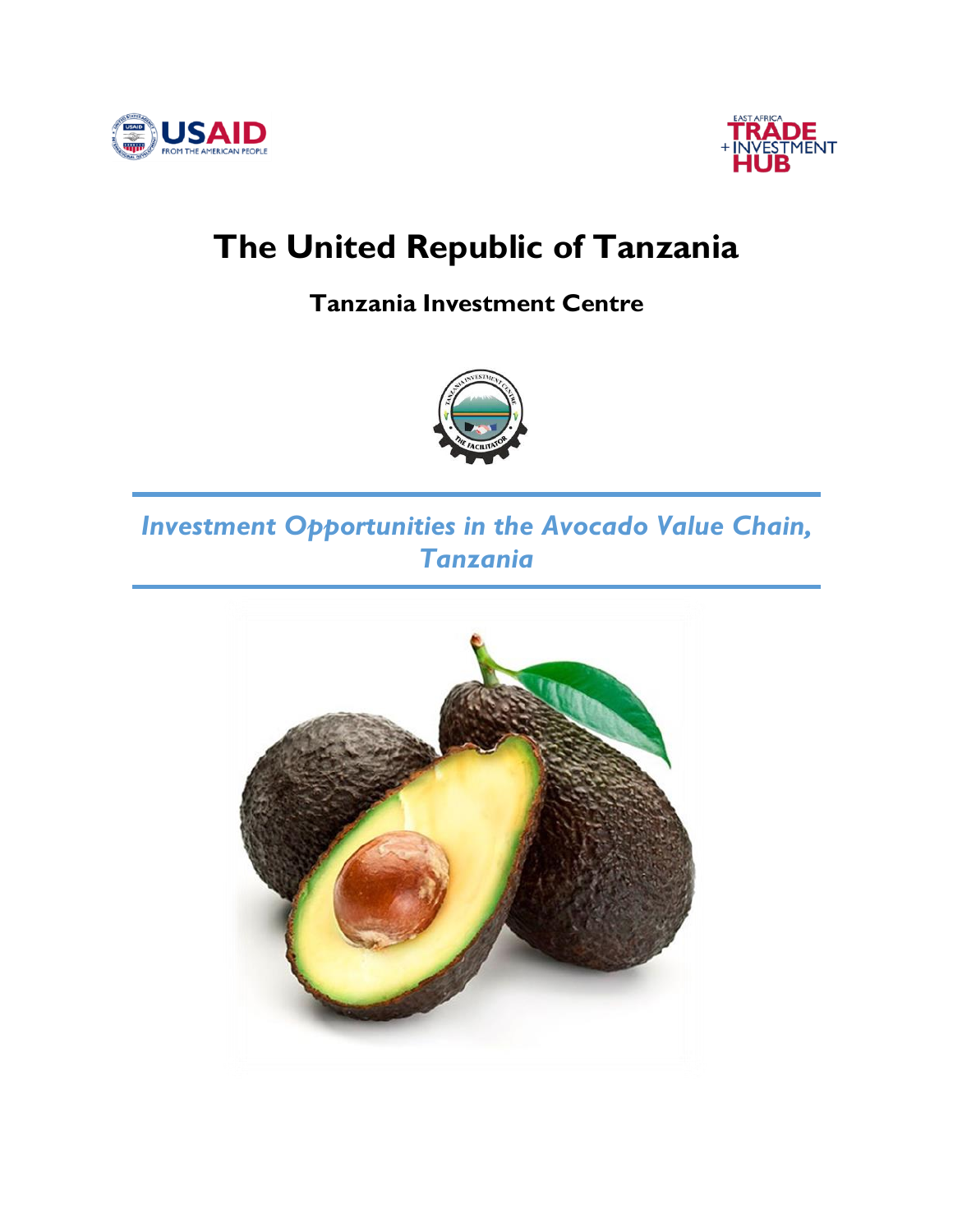#### **Contents**

<span id="page-1-0"></span>

| $\mathbf{L}$   |              |  |
|----------------|--------------|--|
|                |              |  |
| $\overline{2}$ | $\mathsf{L}$ |  |
| $\overline{3}$ |              |  |
|                |              |  |
|                | 3.1          |  |
|                | 3.2          |  |
|                | 3.2.1        |  |
|                | 3.2.2        |  |
|                | 3.2.3        |  |
|                | 3.2.3.1      |  |
| $\overline{4}$ |              |  |
|                | 4.1          |  |
|                | 4.1.1        |  |
|                | 4.1.1.1      |  |
|                | 4.1.1.2      |  |
|                | 4.1.1.3      |  |
|                | 4.1.2        |  |
|                | 4.1.2.1      |  |
|                | 4.1.3        |  |
|                | 4.1.3.1      |  |
|                | 4.2          |  |
|                | 4.2.1        |  |
|                | 4.2.2        |  |
|                | 4.2.2.1      |  |
|                | 4.2.2.2      |  |
|                | 4.2.3        |  |
| 5              |              |  |
| 6              |              |  |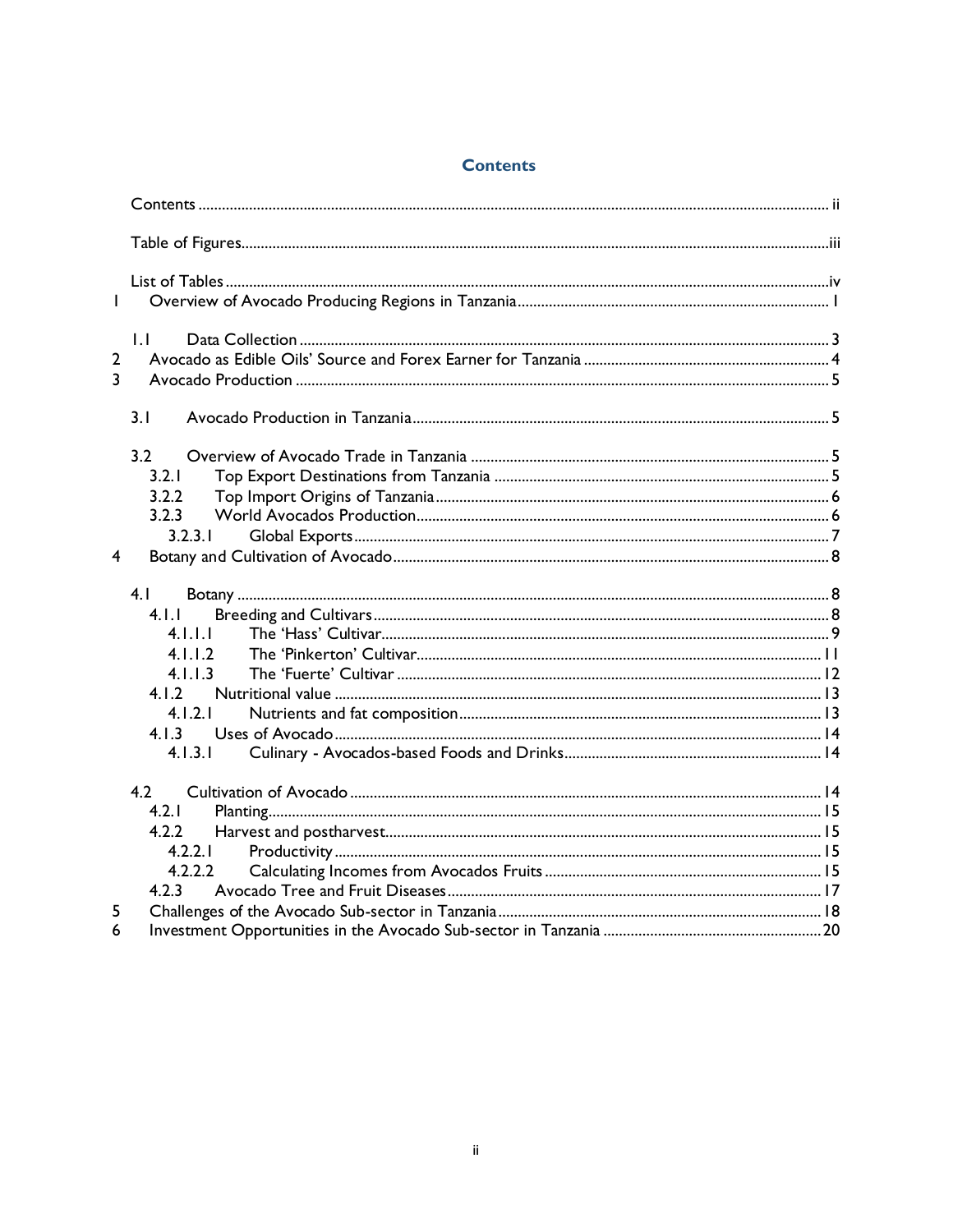## **Table of Figures**

<span id="page-2-0"></span>

| Figure I  |                                                                            |  |
|-----------|----------------------------------------------------------------------------|--|
| Figure 2  |                                                                            |  |
| Figure 3  | World Avocado Production (Source: FAOSTAT of the United Nations)  6        |  |
| Figure 4  |                                                                            |  |
| Figure 5  |                                                                            |  |
| Figure 6  |                                                                            |  |
| Figure 7  |                                                                            |  |
| Figure 8  |                                                                            |  |
| Figure 9  |                                                                            |  |
| Figure 10 |                                                                            |  |
| Figure II | Africado Ltd's avocado processing factory at Siha District, Kilimanjaro 20 |  |
| Figure 12 |                                                                            |  |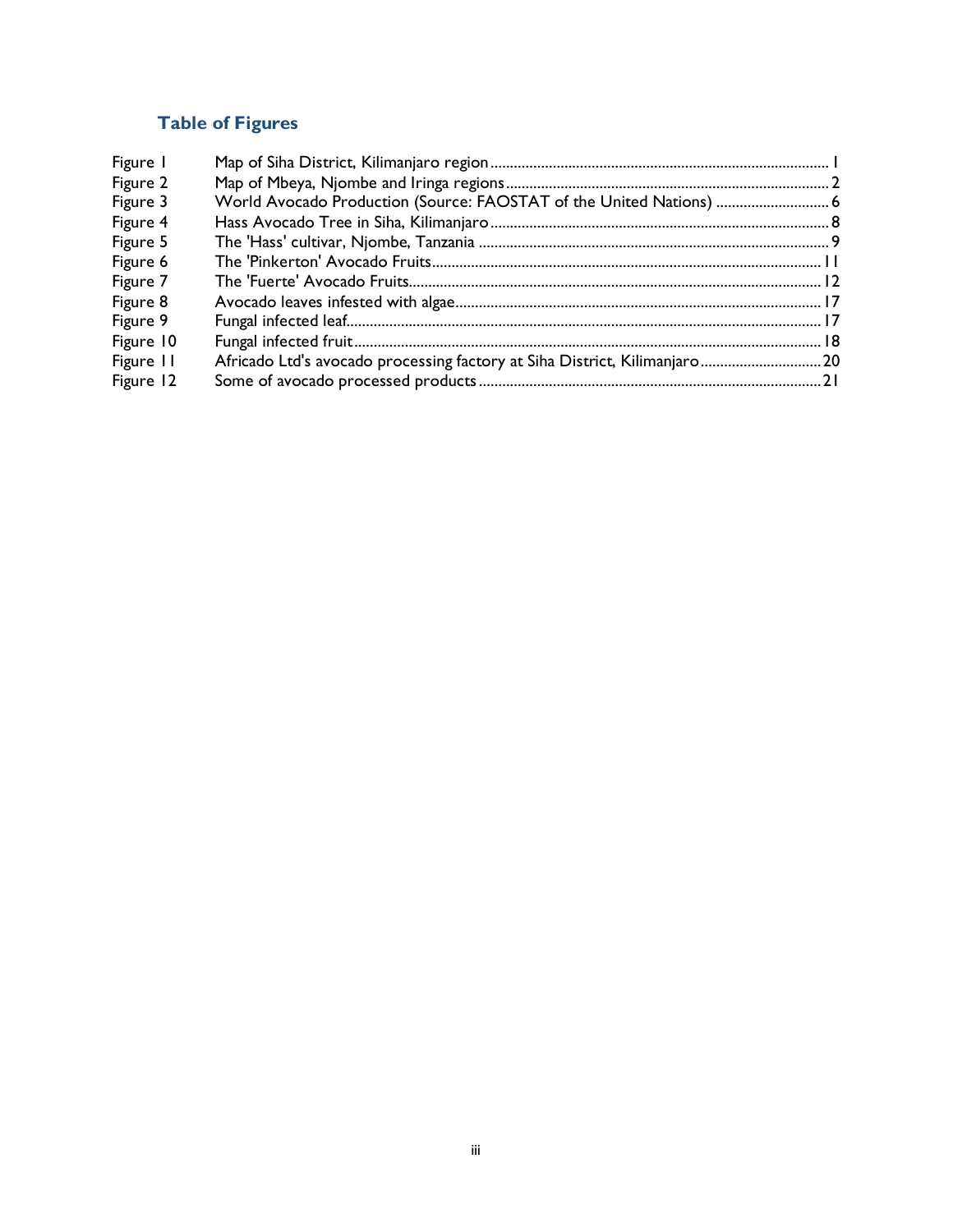## **List of Tables**

<span id="page-3-0"></span>

| Table I | Kilimanjaro Region's Districts and Population (2012 National Census & 2017 Estimates) 2 |  |
|---------|-----------------------------------------------------------------------------------------|--|
| Table 2 | Njombe Region's Districts and Population (2012 National Census & 2017 Estimates)  2     |  |
| Table 3 | Mbeya Region's Districts and Population (2012 National Census & 2017 Estimates)  3      |  |
| Table 4 |                                                                                         |  |
| Table 5 |                                                                                         |  |
| Table 6 |                                                                                         |  |
| Table 7 |                                                                                         |  |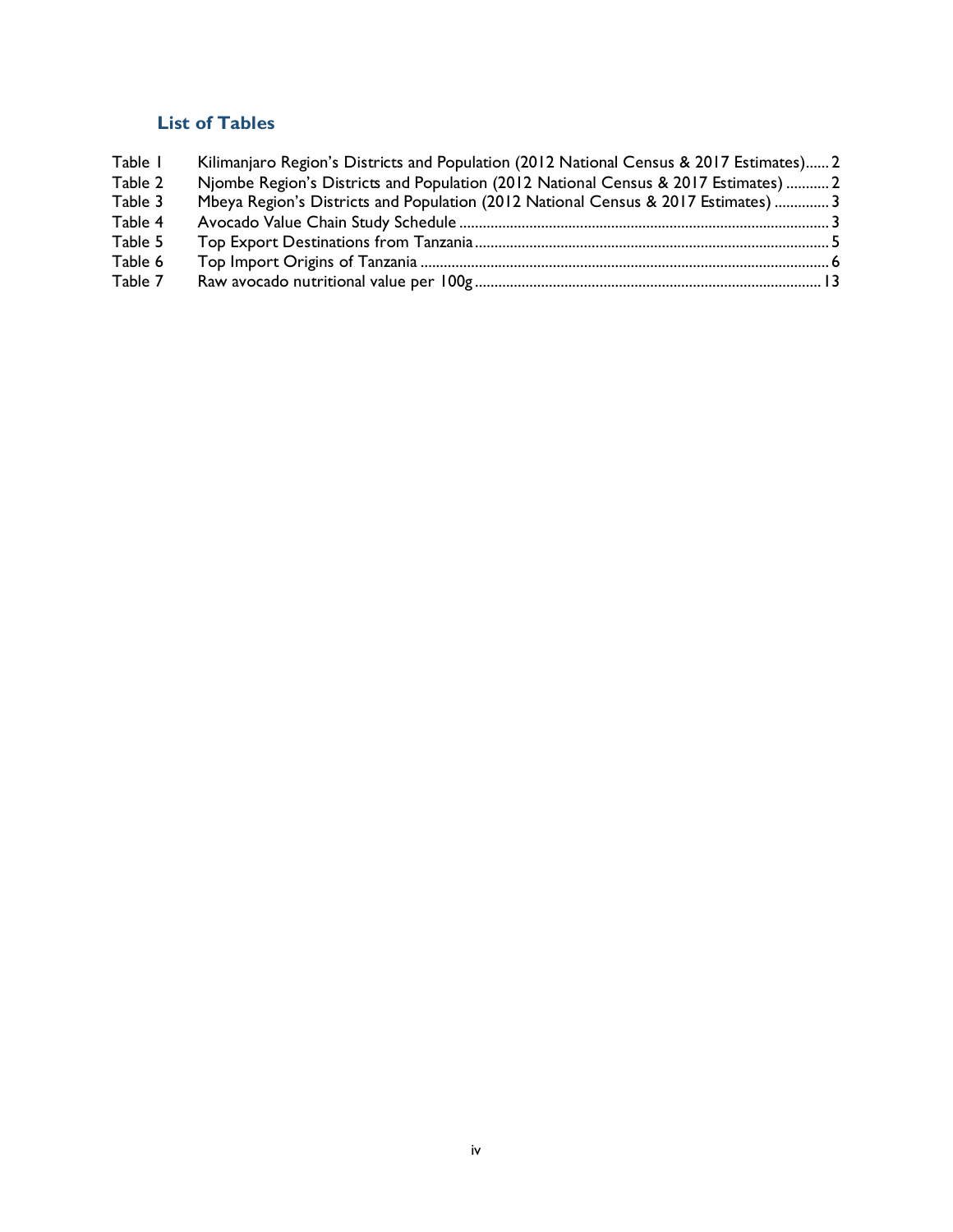#### <span id="page-4-0"></span>**1 Overview of Avocado Producing Regions in Tanzania**

Tanzania has been known as an agricultural country with leading exports like tea, coffee, tobacco, sisal, flowers, but there has recently been a new produce that is getting lots of attention - the avocado (*Persea americana*).

As avocados thrive in subtropical climates, and in areas suitable for coffee and tea – all making Tanzania an ideal location for avocado growth. Hass avocado is one of the improved high yield varieties of avocado, which matures and produces fruits within three years. The other improved high yield varieties in Tanzania are Fuerte (or Puebla) and Pinkerton $^{\mathsf{l}}.$ 

During this study, the team visited avocado farmers and processors in Kilimanjaro, Mbeya and Njombe regions. Deskwork/literature review enabled us to draw data and information for other parts of Tanzania.

Kilimanjaro (Siha District), Mbeya (Rungwe District), Njombe, Iringa and Songwe are the main avocado exporting regions in Tanzania.

Kilimanjaro region (area: 13,250 km<sup>2</sup>; population: 1,640,087) is one of Tanzania's 31 administrative regions. The regional capital is the municipality of Moshi.



**Figure 1 Map of Siha District, Kilimanjaro region**

<span id="page-4-1"></span>Kilimanjaro is administratively divided into six districts. Each district has one local government council except Moshi District which has two, one of which serves as the capital of the region.

<sup>1</sup> Africado Ltd (2019), Siha District, Kilimanjaro & Rungwe Avocado Company Ltd (2019), Mbeya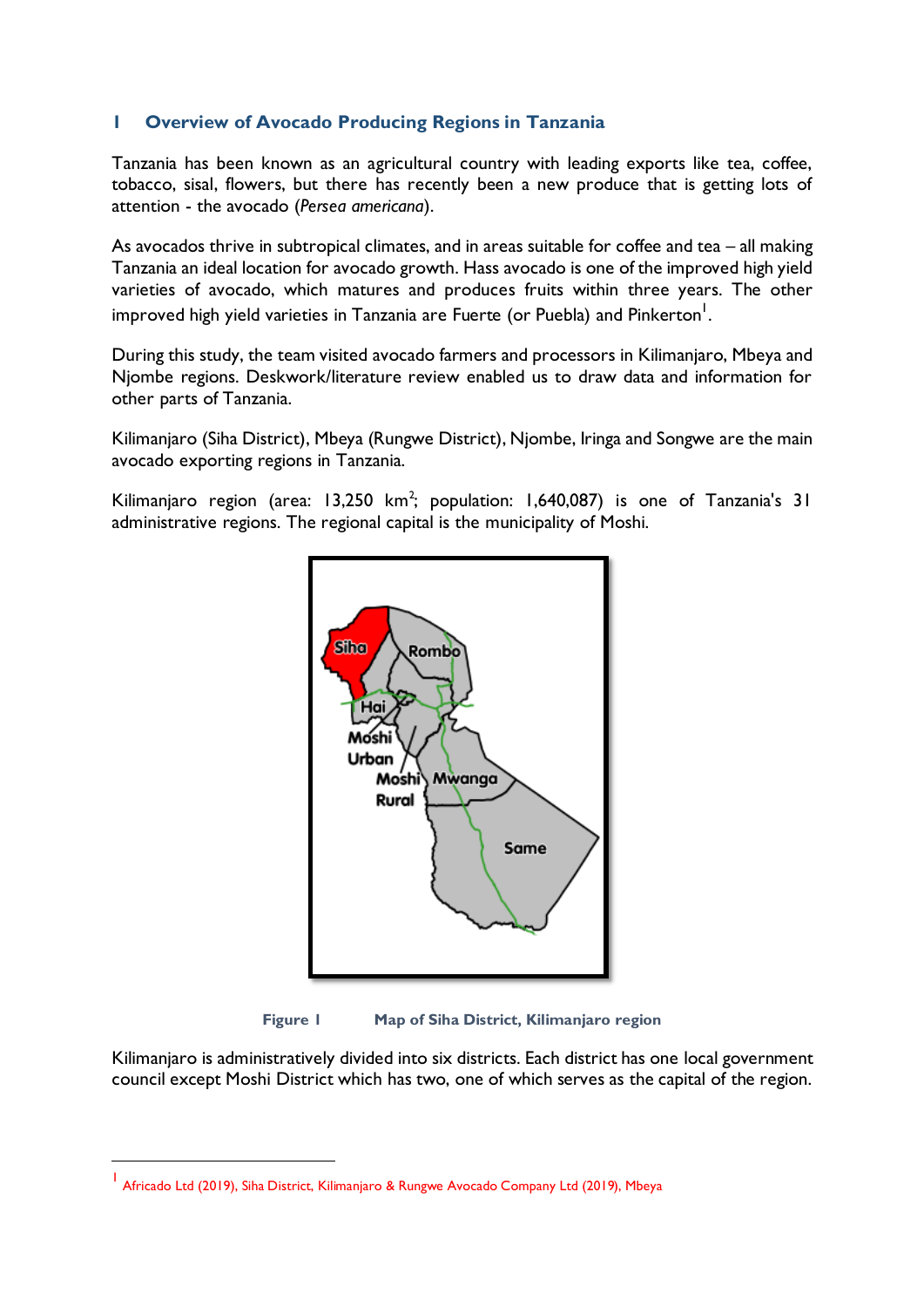| <b>Local Government Council</b> |           |                                 | <b>Population</b> |
|---------------------------------|-----------|---------------------------------|-------------------|
|                                 |           | <b>Population (2012 Census)</b> | (2017 Estimates)  |
|                                 | Moshi MC  | 184,292                         | 201,150           |
| 2                               | Moshi Dc  | 466,737                         | 509,431           |
| 3                               | Hai DC    | 210,533                         | 229,791           |
| $\boldsymbol{4}$                | Siha DC   | 116,313                         | 126,953           |
| 5                               | Rombo DC  | 260,963                         | 284,834           |
| 6                               | Mwanga DC | 131,442                         | 143,466           |
|                                 | Same DC   | 269,807                         | 294,487           |
|                                 | Total     | 1,640,087                       | 1,790,113         |

<span id="page-5-1"></span>**Table 1Kilimanjaro Region's Districts and Population (2012 National Census & 2017 Estimates)**

Figures 2 shows the Njombe region (Area:  $21,347$  km<sup>2</sup>; Population: 702,097 and density of  $33/km<sup>2</sup>$ ), which is administratively divided into six districts as shown on Table 2:



**Figure 2 Map of Mbeya, Njombe and Iringa regions**

<span id="page-5-2"></span><span id="page-5-0"></span>**Table 2Njombe Region's Districts and Population (2012 National Census & 2017 Estimates)**

|                    | <b>District</b>         | <b>Population</b> |
|--------------------|-------------------------|-------------------|
|                    | Ludewa                  | 133,218           |
|                    | Makambako Town Council  | 93,827            |
|                    | Makete                  | 97,266            |
| $\overline{\bf 4}$ | Njombe District Council | 85,747            |
| 5.                 | Njombe Town Council     | 130,223           |
| 6                  | Wanging'ombe            | 161,816           |
|                    | <b>Total</b>            | 702,097           |

Mbeya Region (total area: 35,954 km<sup>2</sup>; population: 2,707,410 and density of 75/km<sup>2</sup>) is divided into eight districts.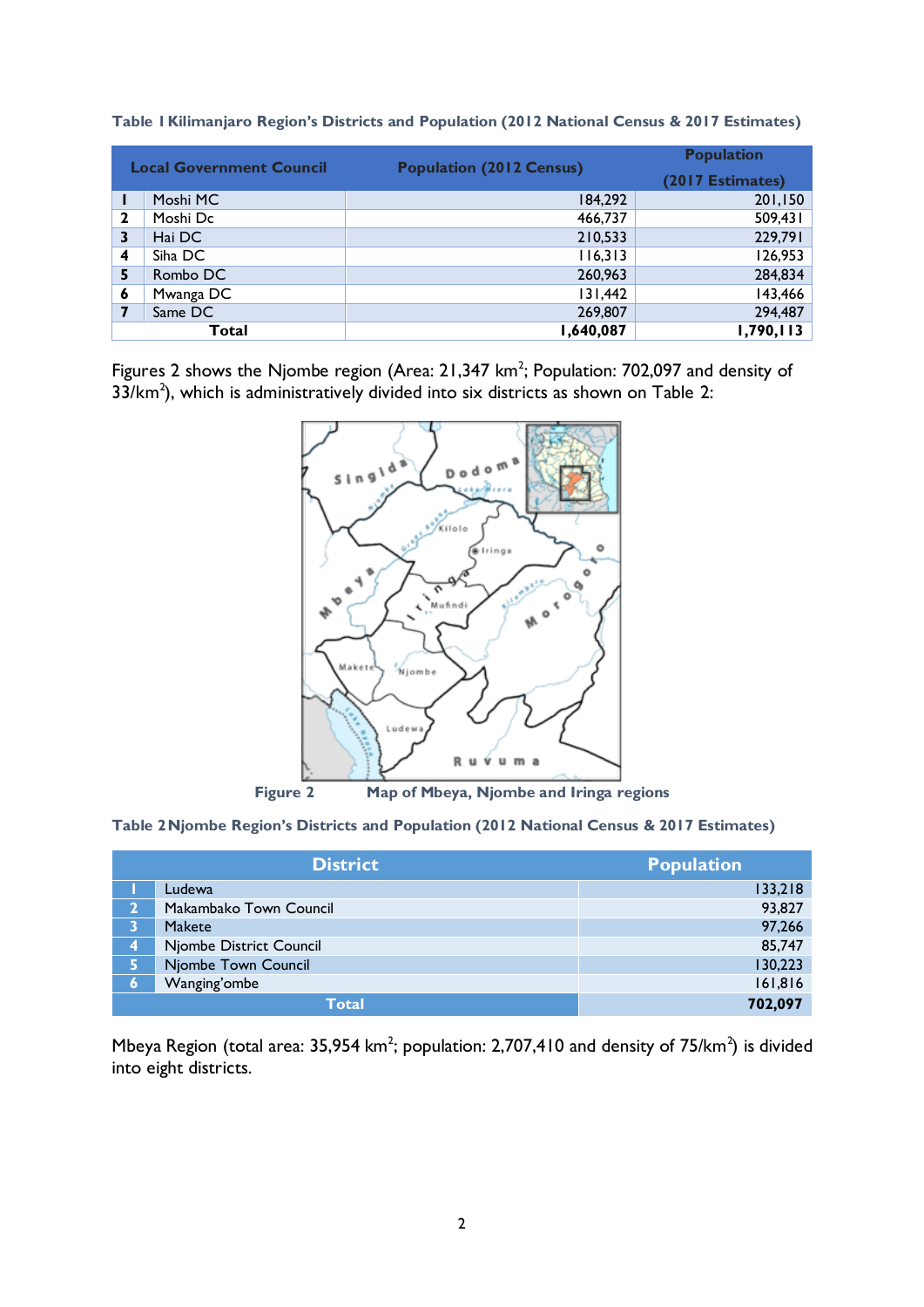#### <span id="page-6-1"></span>**Table 3Mbeya Region's Districts and Population (2012 National Census & 2017 Estimates)**

|                | <b>District</b> | <b>Population</b> |
|----------------|-----------------|-------------------|
|                | Chunya          | 290,478           |
| $\overline{2}$ | lleje           | 124,451           |
| 3              | Kyela           | 221,490           |
| 4              | Mbarali         | 300,517           |
| 5              | Mbeya           | 690,598           |
| 6              | Mbozi           | 446,339           |
| $\overline{I}$ | Momba           | 294,380           |
| 8              | Rungwe          | 339,157           |
|                | <b>Total</b>    | 2,707,410         |

#### <span id="page-6-0"></span>**1.1 Data Collection**

This study was conducted in partnership between the Tanzania Investment Centre (TIC) and East Africa Trade & Investment Hub (EATIH) during June 2019. Officials from the Kilimanjaro, Mbeya and Njombe Regional Authorities took the lead to guide the team throughout the exercise.

<span id="page-6-2"></span>The team visited small-scale and large-scale avocado producers and processors at Siha, Rungwe and Njombe districts. Table 4 shows our travel schedule – with respective dates.

#### **Table 4 Avocado Value Chain Study Schedule**

| <b>Location</b>                      | Names of institutions                                                 | <b>Date</b>   |
|--------------------------------------|-----------------------------------------------------------------------|---------------|
| Kilimanjaro, Siha<br><b>Distruct</b> | Africado Ltd - Avocado Plantation and Processing Factory              | June 4, 2019  |
| Mbeya, Rungwe<br>District            | Rungwe Avocado Company - Avocado Plantation and<br>Processing Factory | June 24, 2019 |
| <b>Niombe</b>                        | TanzaNice - Avocado Plantation and Processing Factory                 | June 25, 2019 |

The following methods were used to generate required data or information: -

- i. Desk work/Literature review
- ii. Physical site visits observation
- iii. One-to-one or group interviews
- iv. Questionnaires
- v. Focus Group Discussions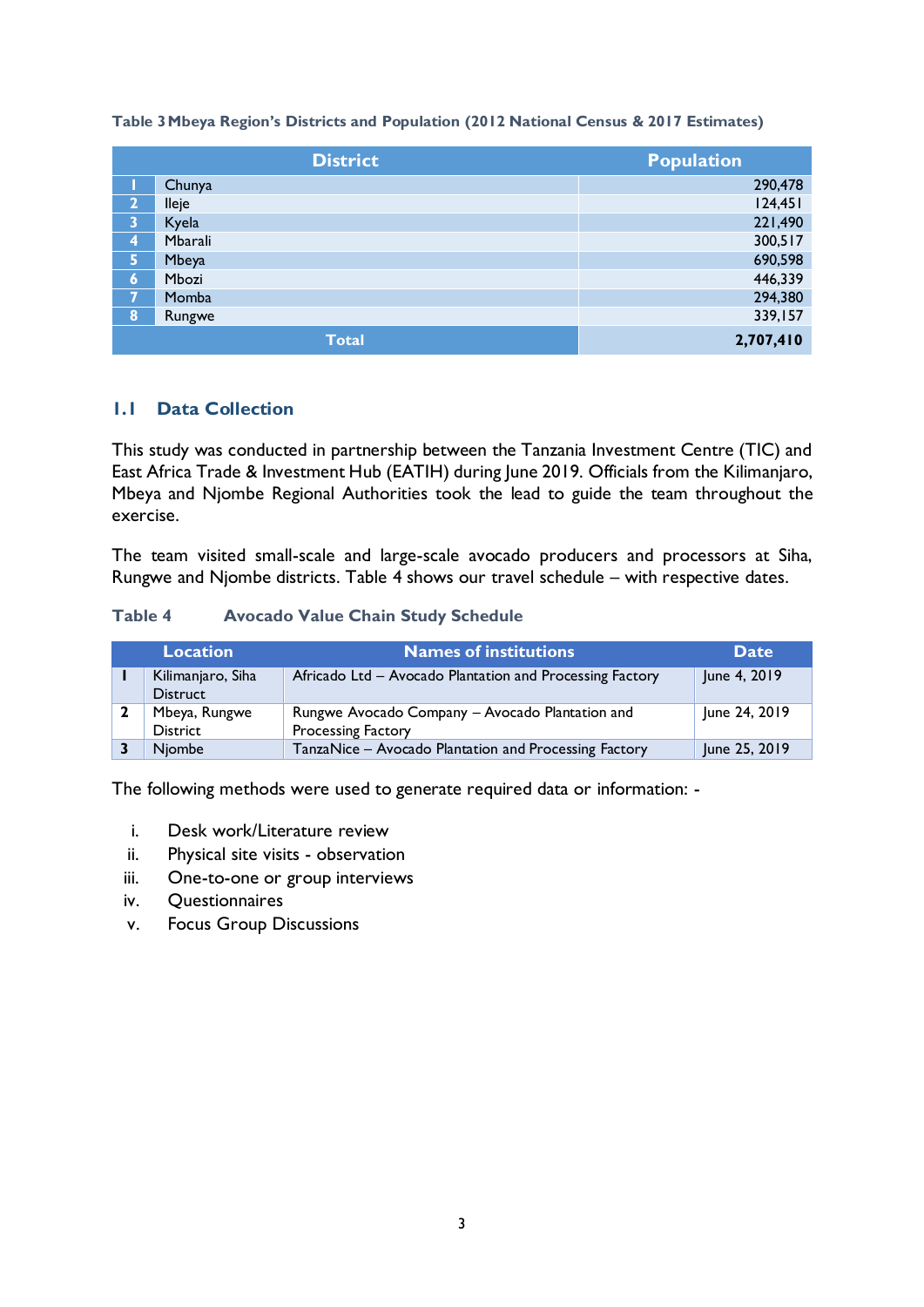#### <span id="page-7-0"></span>**2 Avocado as Edible Oils' Source and Forex Earner for Tanzania**

The major sources of edible oil in Tanzania include sunflower, oil palm, groundnuts, sesame, soya beans and cotton. However, experts report that oil palm, coconut and avocado as as being the leading edible oil producing value chains per unit area, worldwide<sup>2</sup>. Hence, an investment opportunity avails itself in tapping avocado's potential in filling the edible oils' gap in Tanzania.

Tanzania`s edible oil sub-sector stands at Tshs 676.2 billion (US\$294 million) with players like Bidco Oil and Soap Ltd, Murzah Oil Mills and Alaska Tanzania<sup>3</sup>.

The sub-sector is highly in need of investors to fill the supply gap that currently stands at 320,000 tons to slash the import bill that amounted to Tshs.191.3 billion (US\$83.19 million) in 2018. The country's annual demand for edible oil is 570,000 Tons (50,000  $m^3$  per year) and annual supply is 180,000 Tons (or 40,000  $m^3$  per year) leaving the country with no choice but to import the remaining 320,000 Tons.

The demand forecast shows an increase from 570,000 tons to 700,000 tons of edible oil by 2030; and, Tanzania guarantees the market growth for investors in the foreseeable future.

As for forex earning, apart from the European market, there has been an increase in demand of the produce in Asia, specifically China, which Tanzania is set to expand its market into $^4\!$ .

According to data from China Customs, Beijing imports an average of 32,100 Tons of avocados valued at US\$105 million per annum.

However, given the stringent phytosanitary issues that restrict imports of local avocados into the multi-million-dollar Chinese market, Tanzanian producers have never been able to access this lucrative market.

Access to the lucrative market will require the government to declare existing quarantine pests for assessment by Chinese authorities before they open the market for local avocados.

In a bid to unlock the market, Tanzania Horticultural Association (TAHA) has partnered with various government bodies as it seeks to comply with the standards and conditions for locally produced avocados to be granted access to the Chinese market.

TAHA in collaboration with Ministry of Agriculture, through Plant Health Services (PHS) have initiated the formal process to enable Tanzanian exporters to access the Chinese market and some of them have already started communication with potential buyers.

The avocado industry is among the fastest growing sub sectors in the horticultural industry in the country presented by growing demand in the international market with the commodity's main export market being in European.

<sup>&</sup>lt;sup>2</sup> Dr Hamimu Hongo, FELISA Company Ltd Managing Director & Founder (June 2019)

<sup>3</sup> Tanzania Ministry of Agriculture, Food Security and Cooperatives (May 2019)

<sup>4</sup> Jacqueline Mkindi, chief executive, Tanzania Horticultural Association (TAHA) – June 2019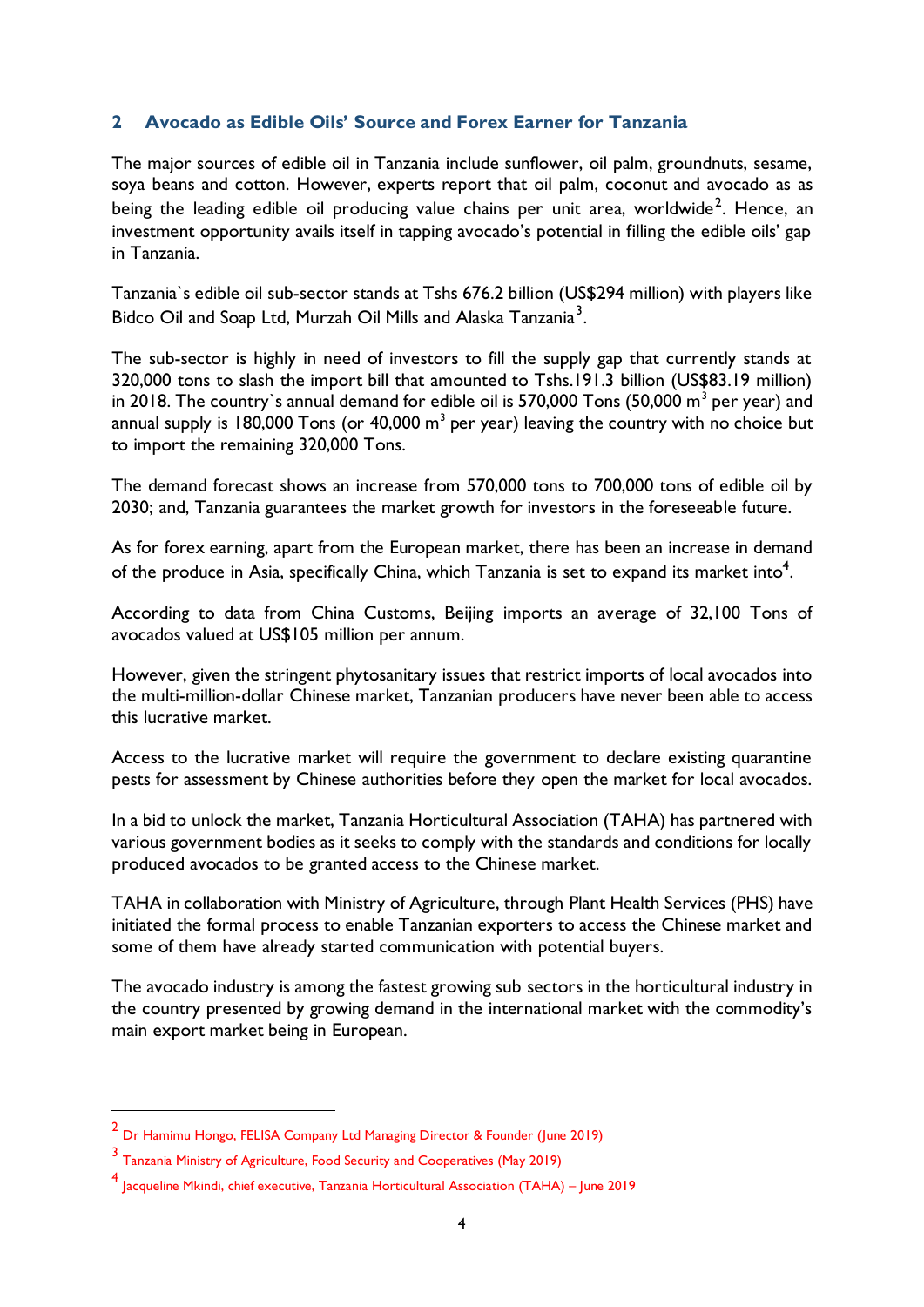#### <span id="page-8-1"></span><span id="page-8-0"></span>**3 Avocado Production**

#### **3.1 Avocado Production in Tanzania**

There is data inconsistency among different sources, data from the districts that were visited do not add up to the data reported by the Ministry of Agriculture, Food Security and Cooperative (MAFC) of Tanzania.

During 2018, avocados earned the country some \$8.6 million.

<span id="page-8-2"></span>Avocados are increasingly becoming Tanzania's green gold, with Tanzania Horticultural Association (TAHA) figures showing that the country produces about 7,000 tonnes of the fruit annually. Commercial production/export of avocados is dominated by Rungwe Avocado Company Ltd and Africado Ltd, which is based in Siha District, Kilimanjaro region. The two companies jointly produce more than 5,000 Tons per year.

#### **3.2 Overview of Avocado Trade in Tanzania**

<span id="page-8-4"></span><span id="page-8-3"></span>Tables 5 and 6 explore detailed information about the exports and imports of Avocado for Tanzania. It also illustrates details including export/import trends and top partner countries.

#### **3.2.1 Top Export Destinations from Tanzania**

| <b>Rank</b>     | <b>Country</b>              | <b>Export Value in 2018</b> | <b>Shares in Export</b> |
|-----------------|-----------------------------|-----------------------------|-------------------------|
|                 |                             | (US\$)                      | $(\%$ age)              |
|                 | France                      | 4.55 M                      | 50.4                    |
| $\mathbf{2}$    | Netherlands                 | 2.11M                       | 23.4                    |
| 3               | United Kingdom              | 914.09 K                    | 10.1                    |
| 4               | Spain                       | 633.47 K                    | 7.1                     |
| 5               | Switzerland                 | 337.73 K                    | 3.7                     |
| 6               | Germany                     | 200.09 K                    | 2.2                     |
| 7               | Norway                      | 72.85 K                     | 0.8                     |
| 8               | Morocco                     | 50.87 K                     | 0.6                     |
| 9               | <b>United Arab Emirates</b> | 50.17 K                     | 0.6                     |
| $\overline{10}$ | Kenya                       | 24.35 K                     | 0.3%                    |
| П               | Bahrain                     | 23.99 K                     | 0.3%                    |
| 12              | United States               | 21.86 K                     | 0.2%                    |
| 13              | Hong Kong                   | 14.11 K                     | 0.1%                    |
| 14              | Qatar                       | 13.16 K                     | 0.0%                    |
| 15              | Czechia                     | 4.09 K                      | 0.0%                    |
| 16              | Finland                     | 2.31 K                      | 0.0%                    |
| 17              | Turkey                      | 1.80K                       | 0.0%                    |
| 18              | Kuwait                      | 1.53 K                      | 0.0%                    |
| 19              | Oman                        | 614.00                      | 0.0%                    |

**Table 5Top Export Destinations from Tanzania**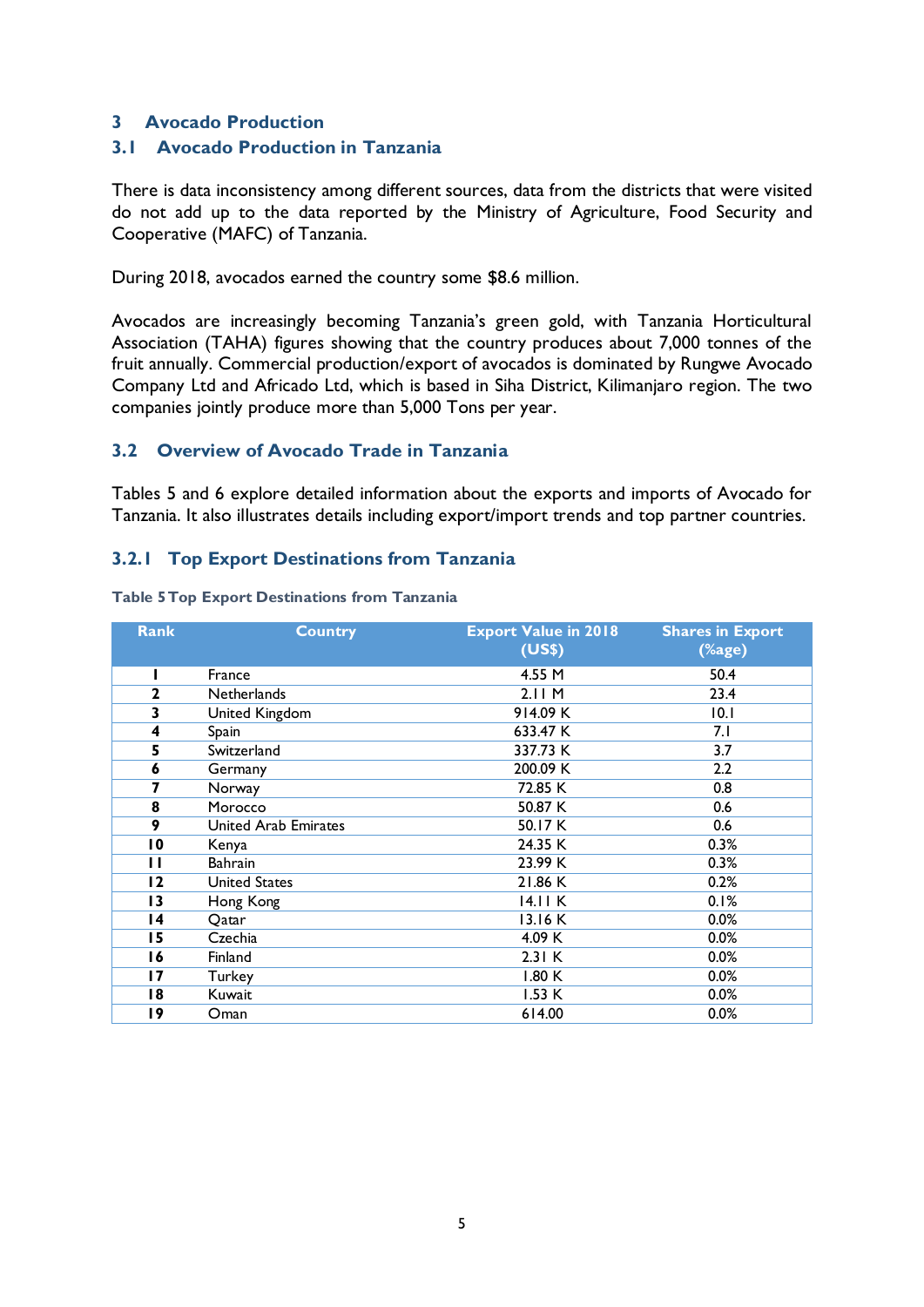#### <span id="page-9-3"></span><span id="page-9-0"></span>**3.2.2 Top Import Origins of Tanzania**

Avocado imports are indicated on Table 6.

| Table 6 Top Import Origins of Tanzania |  |  |  |
|----------------------------------------|--|--|--|
|                                        |  |  |  |

| Rank | <b>Country</b> | <b>Import Value in 2018</b><br>(USS) | <b>Shares in Import</b><br>$(% f\left( x\right) =\frac{1}{2},f\left( x\right) =\frac{1}{2}$ |
|------|----------------|--------------------------------------|---------------------------------------------------------------------------------------------|
|      | South Africa   | 910.00                               | 99.9                                                                                        |
|      | Netherlands    | .00                                  |                                                                                             |

#### <span id="page-9-1"></span>**3.2.3 World Avocados Production**

In 2017, world production of avocados was 5.9 million Tons, led by Mexico with 34% (2.01 million Tons) of the total (Fig. 3). Other major producers were Dominican Republic, Peru, Indonesia, and Colombia, together producing 30% of the world total. In 2018, the US Department of Agriculture estimated that 231,028 hectares (570,880 acres) in total were under cultivation for avocado production in Mexico, a 6% increase over the previous year, and that 2 million Tons would be exported. The Mexican state of Michoacán is the world leader in avocado production, accounting for  $80\%$  of all Mexican output $^5$ . Most Mexican growers produce the Hass variety due to its high demand worldwide and longer shelf life.



<span id="page-9-2"></span>

<sup>5</sup> Mexico; Avocado Annual. US Department of Agriculture, Foreign Agricultural Service. 27 November 2018. Retrieved 23 April 2019.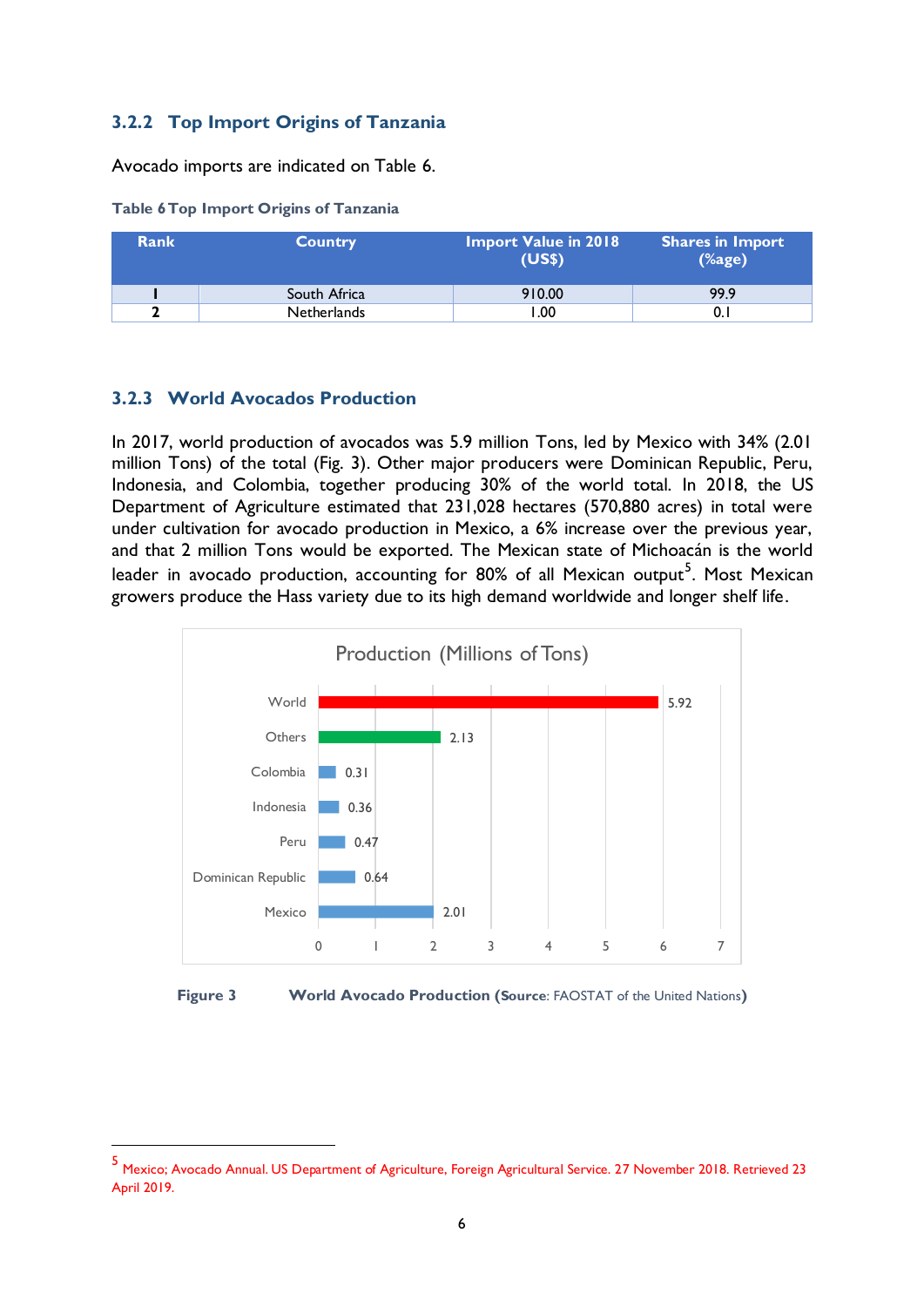#### <span id="page-10-0"></span>**3.2.3.1 Global Exports**

Worldwide, avocados exports by country totaled US\$5.7 billion in 2018<sup>6</sup>. That dollar value reflects an 86.4% increase for all avocados shippers over the five-year period starting in 2014. Year over year, the value of exported avocados slowed by -4.5% from 2017 to 2018.

Noted for their smooth texture, avocados have a distinct and subtle flavor used in savory and sweet dishes around the globe. These pear-shaped berries have a high fat content and are popular in vegetarian recipes as a meat-substitute in sandwiches and salads.

Among continents, North American countries generated the strongest international sales for avocados during 2018 with shipments valued at \$2.6 billion or 44.9% of the worldwide total. In second place were European exporters at 25.8% while 20.7% of globally shipped avocados originated from Latin America excluding Mexico but including the Caribbean. Smaller percentages came from Africa (5.3%), Asia (1.8%) and Oceania (1.4%) dominated by New Zealand and Australia.

The following are the 15 countries that exported the highest dollar value worth of avocados during 2018: -

- − Mexico: US\$2.4 billion (41.8% of total exported avocados)
- − Netherlands: \$904.2 million (15.8%)
- − Peru: \$722.3 million (12.6%)
- − Spain: \$346.9 million (6.1%)
- − Chile: \$323.2 million (5.6%)
- − United States: \$179.6 million (3.1%)
- − Kenya: \$119.1 million (2.1%)
- − South Africa: \$116.7 million (2%)
- − New Zealand: \$71.4 million (1.2%)
- − Colombia: \$62.7 million (1.1%)
- − France: \$62.2 million (1.1%)
- − Israel: \$59.8 million (1%)
- − Dominican Republic: \$59 million (1%)
- − Morocco: \$56.7 million (1%)
- − Germany: \$53.2 million (0.9%)

By value, the listed 15 countries shipped 96.5% of all avocado's exports in 2018.

Among the top exporters, the fastest-growing avocados exporters since 2014 were: Colombia (up 1,656%), Morocco (up 324.5%), Kenya (up 221.1%) and Germany (up 203.5%).

Two top countries posted declines in their exported avocados sales namely Israel (down - 29.6%) and New Zealand (down -27.9%).

<sup>6</sup> Daniel Workman (July 2, 2019). Avocados Export by Country. http://www.worldstopexports.com/avocados-exports-bycountry/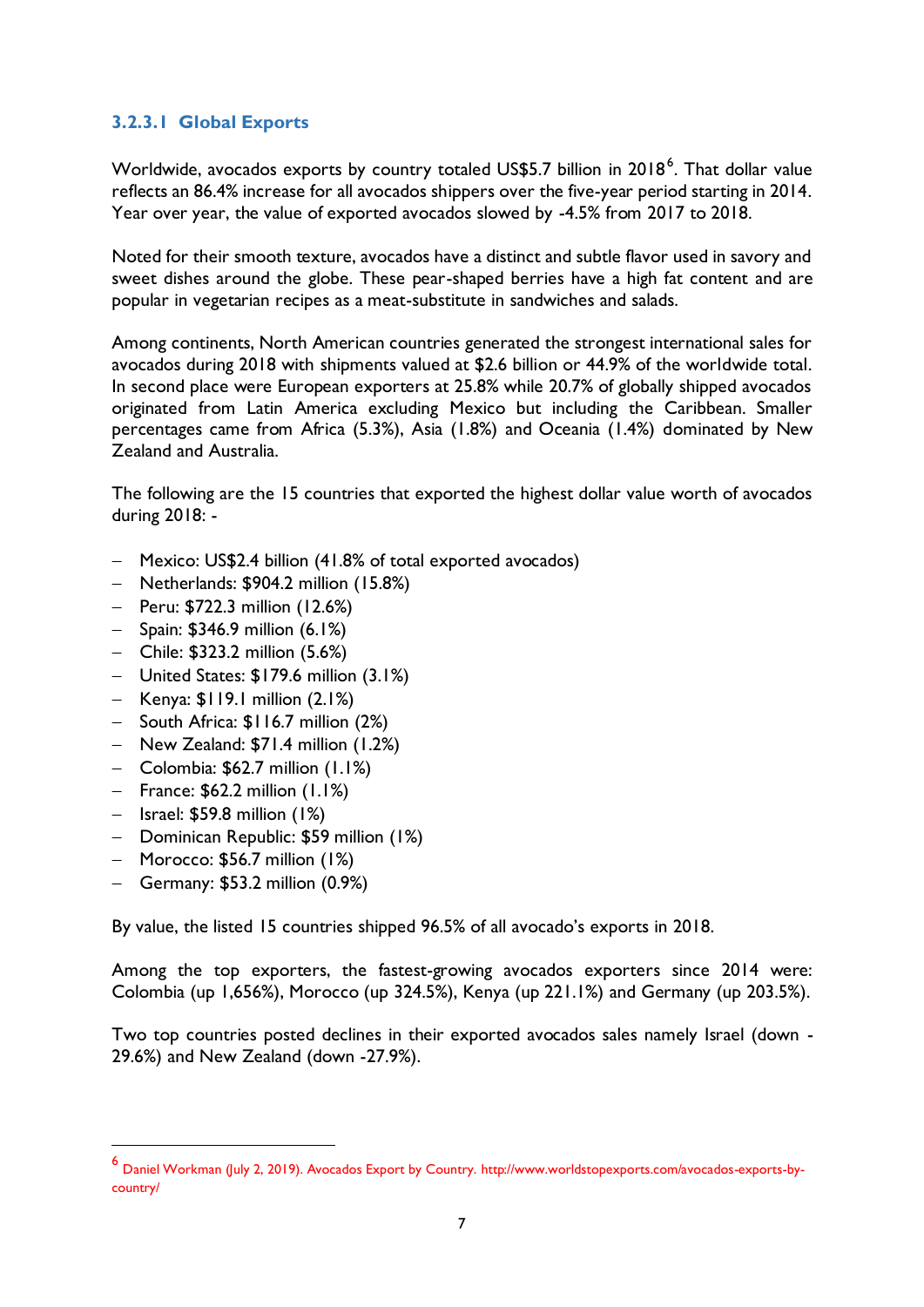#### <span id="page-11-1"></span><span id="page-11-0"></span>**4 Botany and Cultivation of Avocado**

#### **4.1 Botany**

The avocado (Perse*a americana*), a tree with probable origin in South Central Mexico<sup>7</sup>, is classified as a member of the flowering plant family Lauraceae. The fruit of the plant, also called an avocado (or avocado pear or alligator pear), is botanically a large berry containing a single large seed.



**Figure 4 Hass Avocado Tree in Siha, Kilimanjaro**

Avocados are commercially valuable and are cultivated in tropical and Mediterranean climates throughout the world. They have a green-skinned, fleshy body that may be pear-shaped, eggshaped, or spherical. Commercially, they ripen after harvesting. Avocado trees are partially self-pollinating and are often propagated through grafting to maintain predictable fruit quality and quantity. In 2017, Mexico produced 34% of the world supply of avocados $^{\rm 8}.$ 

*Persea americana* is a tree that grows to 20 m, with alternately arranged leaves 12 - 25 cm long. Panicles of flowers with deciduous bracts arise from new growth or the axils of leaves. The flowers are inconspicuous, greenish-yellow, 5 - 10 mm wide.

<span id="page-11-2"></span>The species is variable because of selection pressure by humans to produce larger, fleshier fruits with a thinner exocarp. The avocado fruit is a climacteric, single-seeded berry, due to the imperceptible endocarp covering the seed, rather than a drupe. The pear-shaped fruit is 7 - 20 cm long, weighs between 100 and 1,000 g, and has a large central seed, 5 - 6.4 cm long.

#### **4.1.1 Breeding and Cultivars**

The species is only partially able to self-pollinate because of dichogamy in its flowering. This limitation, added to the long juvenile period, makes the species difficult to breed. Most cultivars are propagated by grafting, having originated from random seedling plants or minor

<sup>7&</sup>lt;br>Chen, H; Morrell, PL; Ashworth, V; de la Cruz, M; Clegg, MT (2008). "Tracing the Geographic Origins of Major Avocado Cultivars". Journal of Heredity. 100 (1): 56–65. doi:10.1093/jhered/esn068. PMID 18779226.

<sup>8</sup> Daniel Workman (July 2, 2019). Avocados Export by Country. http://www.worldstopexports.com/avocados-exports-bycountry/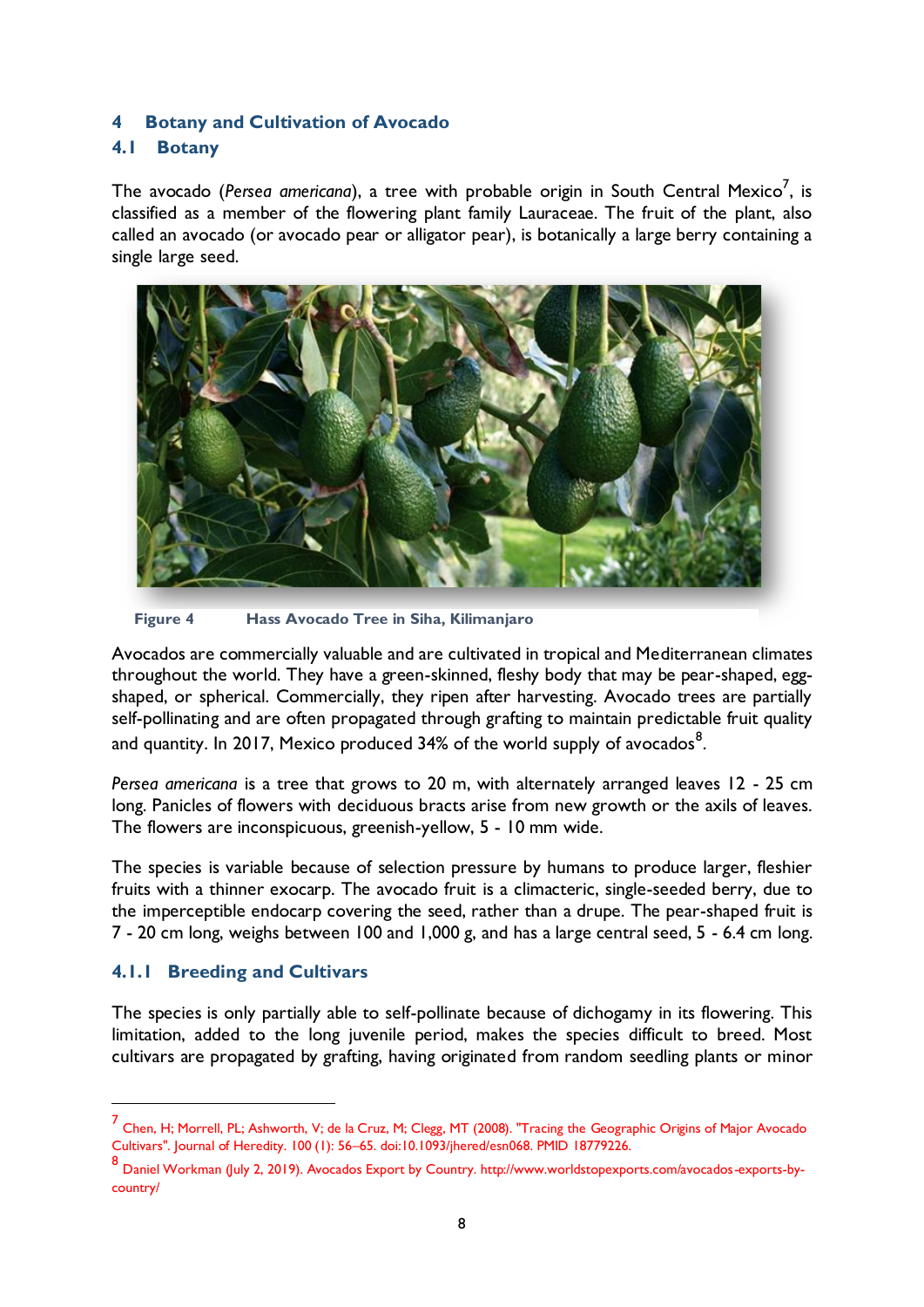mutations derived from cultivars. Modern breeding programs tend to use isolation plots where the chances of cross-pollination are reduced.

The avocado is unusual in that the timing of the male and female flower phases differs among cultivars. The two flowering types are A and  $B^9$ . A - cultivar flowers open as female on the morning of the first day and close in late morning or early afternoon. Then they open as male in the afternoon of the second day. B varieties open as female on the afternoon of the first day, close in late afternoon and reopen as male the following morning.

The most common cultivars in Tanzania are Hass, Pinkerton and Fuerte<sup>10</sup>. However, other varieties are grown in other countries: -

- a) **A - cultivars**: 'Hass' and 'Pinkerton'. Other cultivars that are not found in Tanzania are: 'Gwen', 'Lamb Hass', 'Pinkerton', 'Reed'
- b) **B - cultivars**: 'Fuerte'. Other cultivars that are not found in Tanzania are 'Sharwil', 'Zutano', 'Bacon', 'Ettinger', 'Sir Prize', 'Walter Hole'

<span id="page-12-0"></span>Certain cultivars, such as the 'Hass', tend to bear well only in alternate years. After a season with a low yield, due to factors such as cold (which the avocado does not tolerate well), the trees tend to produce abundantly the next season. In addition, due to environmental circumstances during some years, seedless avocados may appear on the trees. Known in the avocado industry as "cukes", they are usually discarded commercially due to their small size.

#### **4.1.1.1 The 'Hass' Cultivar**

The 'Hass' is the most common cultivar of avocado. It produces fruit year-round and accounts for 80% of cultivated avocados in the world<sup>11</sup>. All 'Hass' trees are descended from a single



**Figure 5 The 'Hass' cultivar, Njombe, Tanzania**

<sup>9</sup> Agriculture Handbook. University of California. 2007. Archived from the original on 17 December 2007. Retrieved 2007- 12-29.

<sup>10</sup> Africado Ltd (2019); TanzaNice (2019) and Rungwe Avocado Company Ltd (2019)

<sup>11</sup> Stradley, Linda (2004). "All About Avocados: History of the Hass Avocado". What'sCookingAmerica.net. Newberg, OR: self-published. Retrieved 2008-05-13.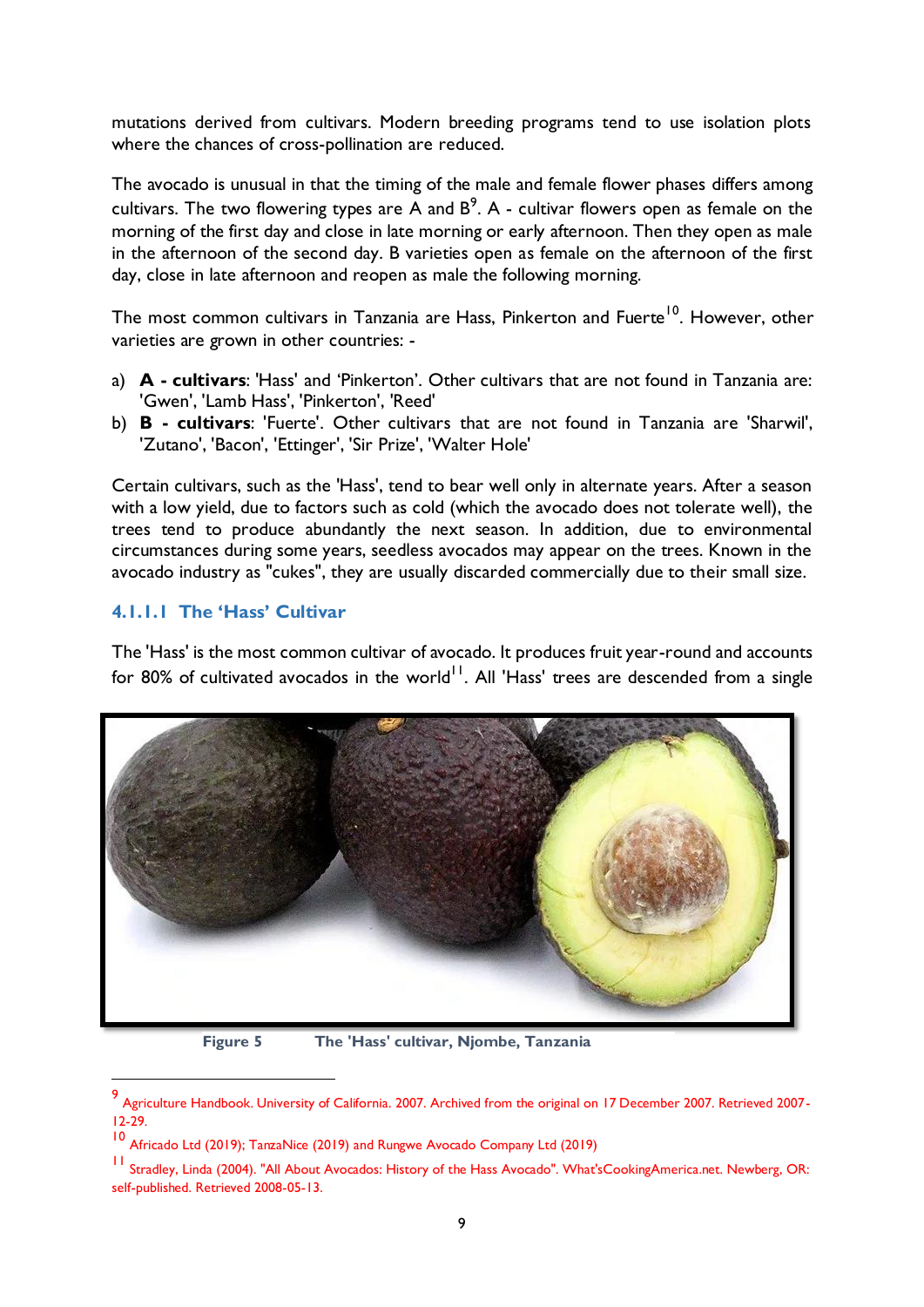"mother tree" raised by a mail carrier named Rudolph Hass, of La Habra Heights, California  $^{12}$ . 'Hass' trees have medium-sized (150–250 g), ovate fruit with a black, pebbled skin. The flesh has a nutty, rich flavor with 19% oil. A hybrid Guatemalan type can withstand temperatures to −1 °C. They have a long shelf life – hence most preferred variety for export.

<sup>12</sup> "Avocado History". IndexFresh.com. Bloomington, CA: Index Fresh Avocado. 2007. Archived from the original on 2007- 12-25. Retrieved 2007-12-29.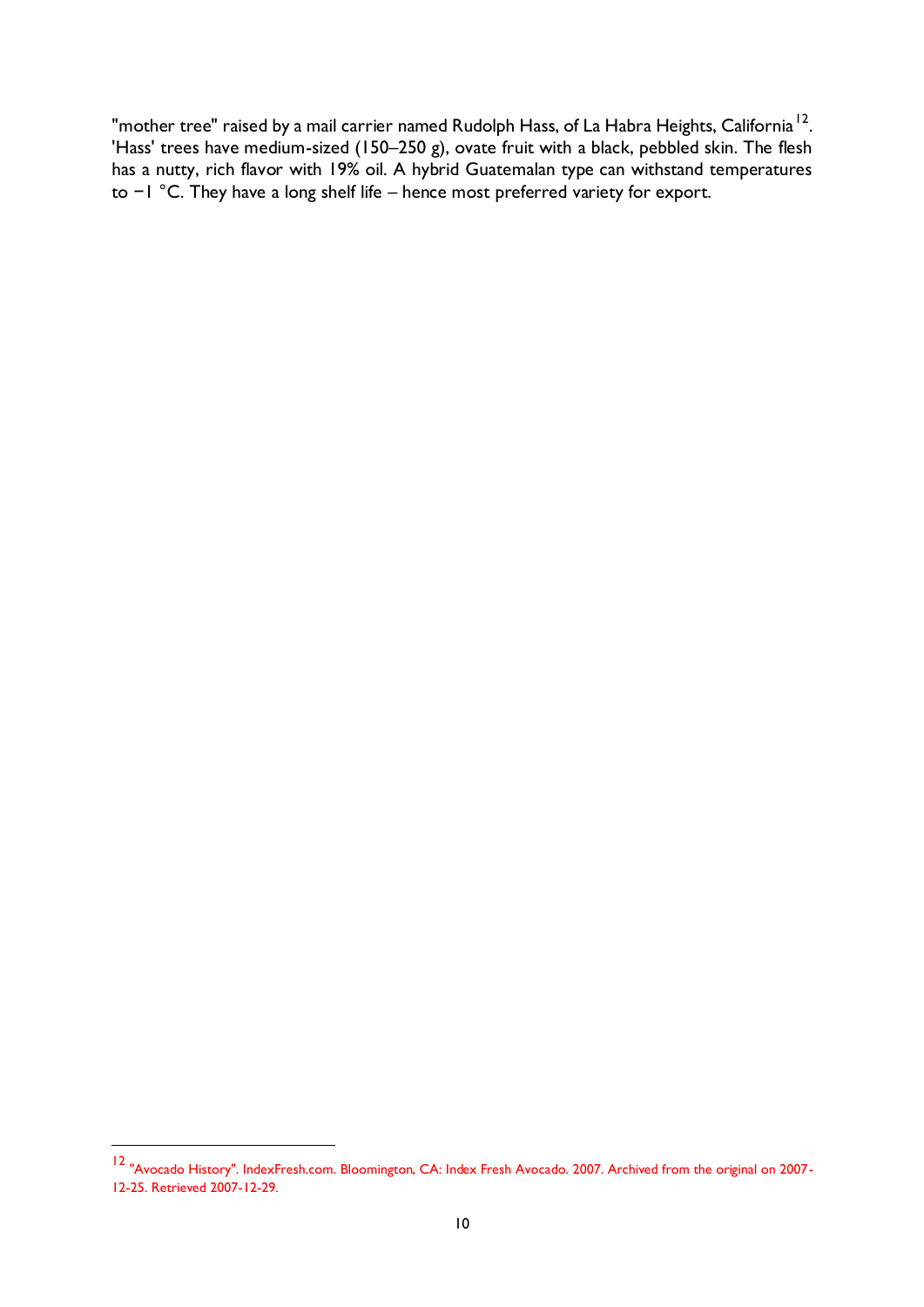#### <span id="page-14-0"></span>**4.1.1.2 The 'Pinkerton' Cultivar**

First grown on the Pinkerton Ranch in Saticoy, California, in the early 1970s, 'Pinkerton' is a seedling of 'Hass' x 'Rincon'. The large fruit has a small seed, and its green skin deepens in color as it ripens. The thick flesh has a smooth, creamy texture, pale green color, good flavor, and high oil content. It shows some cold tolerance, to −1 °C and bears consistently heavy crops. A hybrid Guatemalan type, it has excellent peeling characteristics.



**Figure 6 The 'Pinkerton' Avocado Fruits**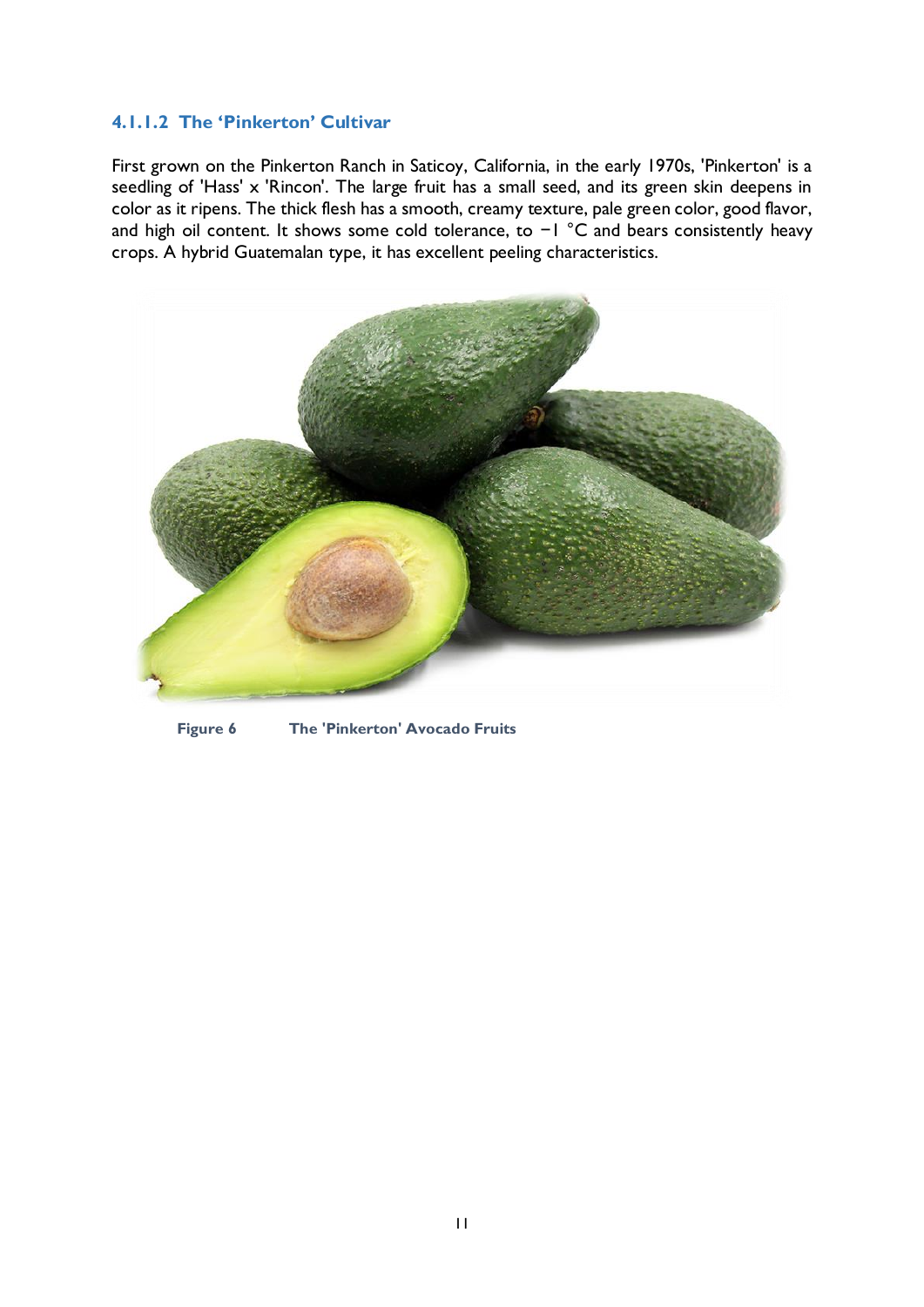#### <span id="page-15-0"></span>**4.1.1.3 The 'Fuerte' Cultivar**

A Mexican-Guatemalan cross originating in Puebla, the 'Fuerte' earned its name, which means strong in Spanish, after it withstood a severe frost in California in 1913. Hardy to −3 °C, it has medium-sized, pear-shaped fruit with a green, leathery, easy-to-peel skin. The creamy flesh of mild and rich flavor has 18% oil. The skin ripens green. Tree size is 6 by 4 m. This is the most preferred, eaten raw by families in Tanzania as it is big in size, rich in oil with thick creamy flesh. It is not preferred by exporters as it spoils fast (short shelf life) during transport.



**Figure 7 The 'Fuerte' Avocado Fruits**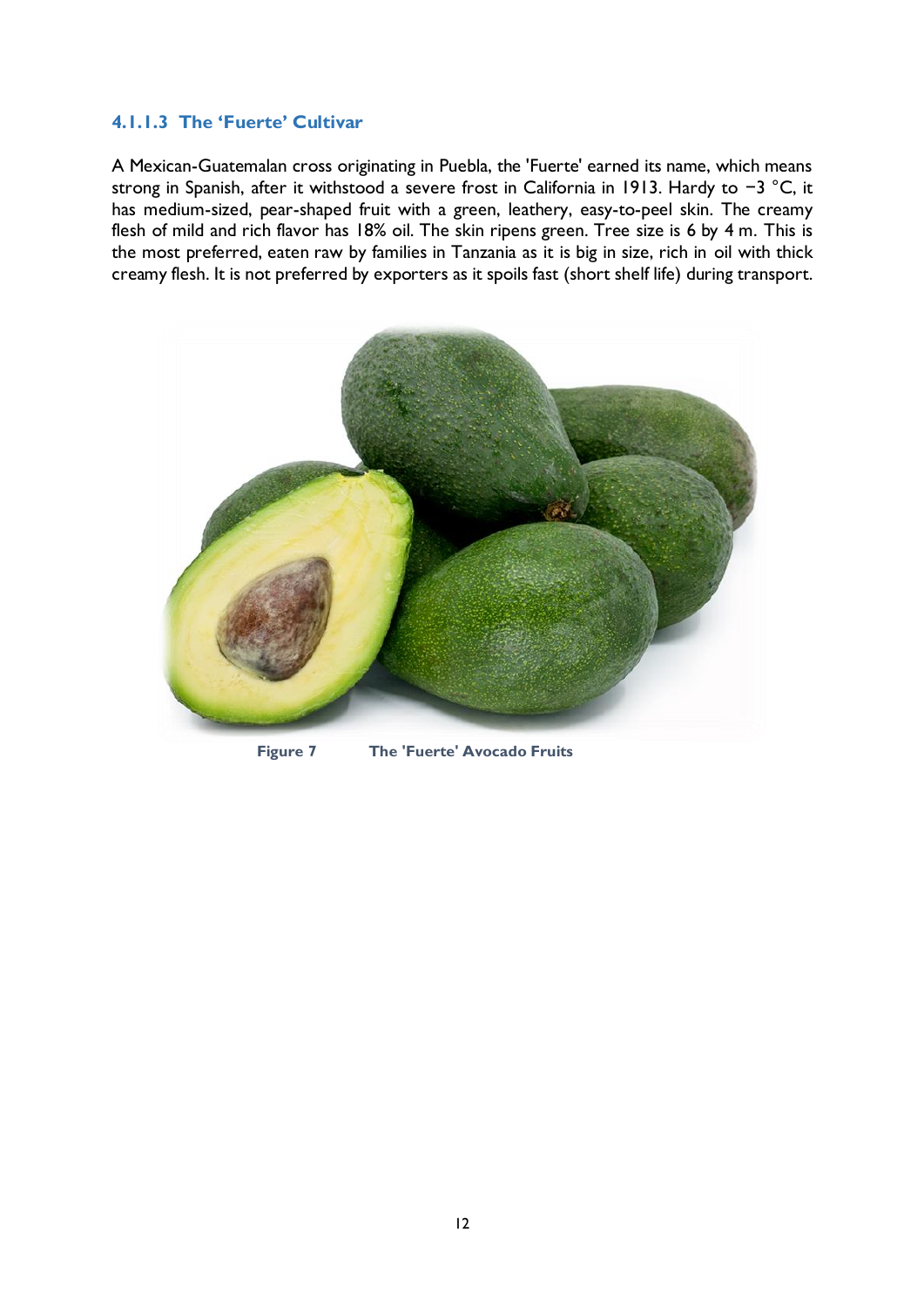#### <span id="page-16-1"></span><span id="page-16-0"></span>**4.1.2 Nutritional value**

#### **4.1.2.1 Nutrients and fat composition**

A typical serving of avocado (100 g) is moderate to rich in several B vitamins and vitamin K, with good content of vitamin C, vitamin E and potassium. Avocados also contain phytosterols and carotenoids, such as lutein and zeaxanthin  $^{13}.$ 

Avocados have diverse fats $14$ . For a typical avocado: -

- a) About 75% of an avocado's energy comes from fat, most of which (67% of total fat) is monounsaturated fat as oleic acid.
- b) Other predominant fats include palmitic acid and linoleic acid.
- <span id="page-16-2"></span>c) The saturated fat content amounts to 14% of the total fat.
- d) Typical total fat composition is roughly: 1%  $\omega$ -3, 14%  $\omega$ -6, 71%  $\omega$ -9 (65% oleic and 6% palmitoleic), and 14% saturated fat (palmitic acid).

| <b>Nutritional Area</b> | <b>Description</b>                         | Quantity          | %DV <sup>+</sup> |
|-------------------------|--------------------------------------------|-------------------|------------------|
| <b>Energy</b>           |                                            | 670 kJ (160 kcal) |                  |
| <b>Carbohydrates</b>    |                                            | 8.53 g            |                  |
|                         | <b>Sugars</b>                              | $0.66$ g          |                  |
|                         | Dietary fibre                              | 6.7 g             |                  |
| Fat                     |                                            | 14.66 g           |                  |
|                         | Saturated                                  | 2.13g             |                  |
|                         | Monosaturated                              | 9.80 g            |                  |
|                         | Polyunsaturated                            | 1.82 g            |                  |
| <b>Protein</b>          |                                            | 2g                |                  |
|                         |                                            |                   |                  |
| <b>Vitamins</b>         | Vitamin A equivalent                       | $7 \mu g$         | 1%               |
|                         | Beta-Carotene                              | 62 $\mu$ g        | 1%               |
|                         | Lutein zeaxanthin                          | 271 $\mu$ g       |                  |
|                         | Thiamine $(B1)$                            | $0.067$ mg        | 6%               |
|                         | Riboflavin $(B_2)$                         | $0.13$ mg         | 11%              |
|                         | Niacin $(B_3)$                             | $1.738$ mg        | 12%              |
|                         | Pantothenic acid (B <sub>5</sub> )         | 1.389 mg          | 28%              |
|                         | $\overline{\text{V}$ itamin B <sub>6</sub> | $0.257$ mg        | 20%              |
|                         | Folate $(B9)$                              | 81 $\mu$ g        | 20%              |
|                         | Vitamin <sub>C</sub>                       | $10 \text{ mg}$   | 12%              |
|                         | Vitamin E                                  | $2.07$ mg         | 14%              |
|                         | Vitamin K                                  | $21 \mu g$        | 20%              |
|                         |                                            |                   |                  |
| <b>Minerals</b>         | Calcium                                    | $12 \text{ mg}$   | 1%               |
|                         | <b>Iron</b>                                | $0.55$ mg         | 4%               |

**Table 7Raw avocado nutritional value per 100g<sup>15</sup>**

<sup>&</sup>lt;sup>13</sup> Dreher ML, Davenport AJ (2013). "Hass avocado composition and potential health effects". Crit Rev Food Sci Nutr. 53 (7): 738–50.

<sup>14</sup> "Avocados, raw, all commercial varieties, per 100 grams". NutritionData.com. 2013. Retrieved 2013-04-17.

<sup>15</sup> "Avocados, raw, all commercial varieties, per 100 grams". NutritionData.com. 2013. Retrieved 2013-04-17.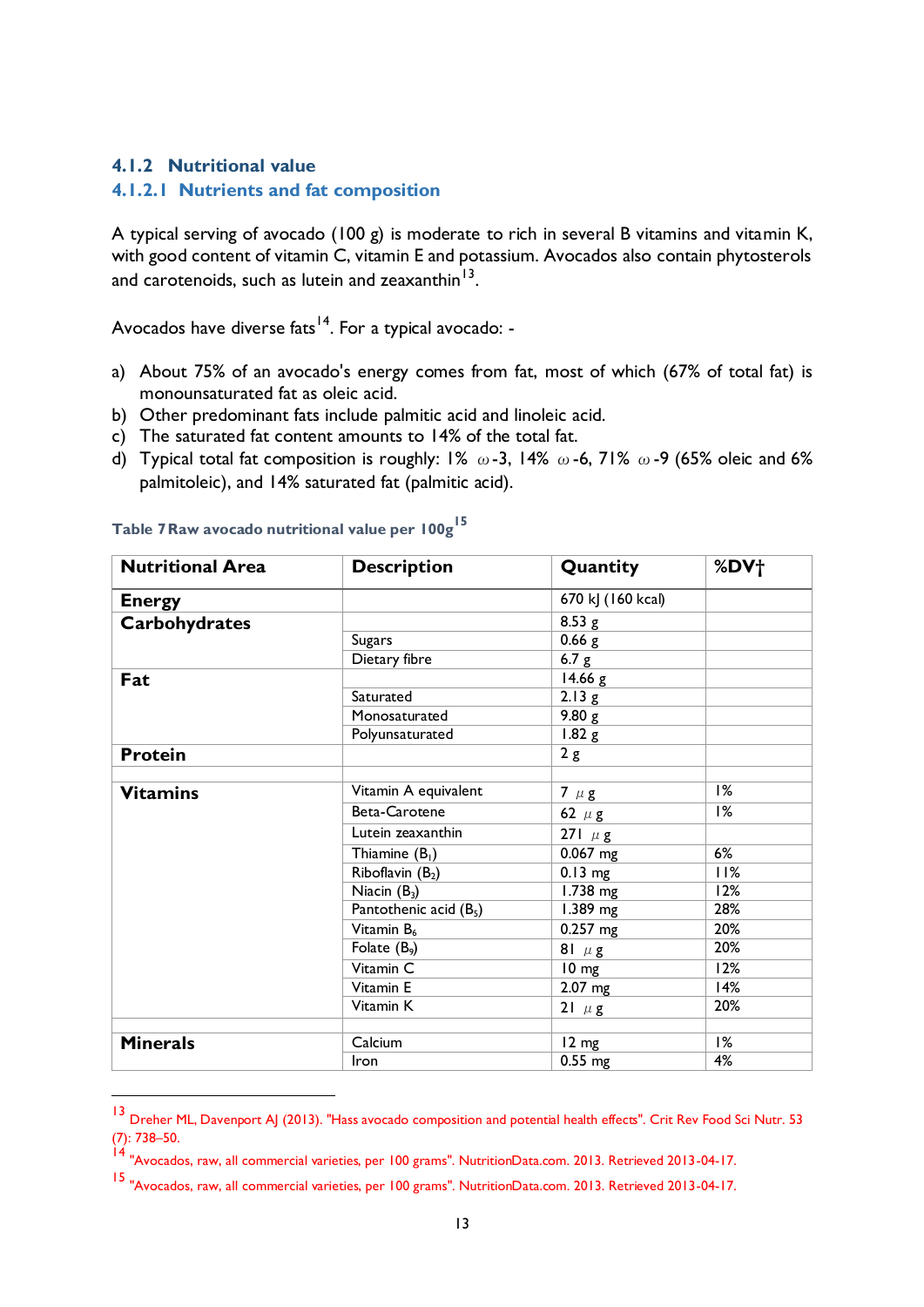|                           | Magnesium       | $29 \text{ mg}$ | 8%  |
|---------------------------|-----------------|-----------------|-----|
|                           | Manganese       | $0.142$ mg      | 7%  |
|                           | Phosphorus      | 52 mg           | 7%  |
|                           | Potassium       | 485 mg          | 10% |
|                           | Sodium          | $7 \text{ mg}$  | 0%  |
|                           | Zinc            | $0.64$ mg       | 7%  |
|                           |                 |                 |     |
| <b>Other Constituents</b> | Water           | $73.23$ g       |     |
|                           | Fluoride        | 9 $\mu$ g       |     |
|                           | Beta-sitosterol | 76 mg           |     |

#### <span id="page-17-0"></span>**4.1.3 Uses of Avocado**

Avocado has many culinary uses from sandwich toppings to guacamole dip. It has become increasingly popular around the world, particularly in the US where per capita consumption has increased from 2 pounds to 7 over the last year.

<span id="page-17-1"></span>Additionally, although costly to produce, nutrient-rich avocado oil has diverse uses for salads or cooking oil, cosmetics and soap products. This fruit is high in potassium and vitamins K, B6, B5, B9, and E. It also has a high monounsaturated fat content, which makes it a good substitute for vegetarians or people without access to meat and dairy products.

#### **4.1.3.1 Culinary - Avocados-based Foods and Drinks**

Unlike in Tanzania, avocados are not typically eaten raw in other countries. Rather, avocados are used as supplementary ingredients in many dishes, condiments, sauces and beverages. The following, are examples of avocado-based culinary foods and drinks: -

- − Avocado bread
- − Avocado cake
- − Avocado cooking oil
- − Avocado cream sauce
- − Avocado fries
- − Avocado margarita
- − Avocado milk coffee drink
- − Avocado soup
- − Deep-fried avocado
- − Féroce d'avocat tangy spread
- <span id="page-17-2"></span>− Guacamole dip or salad dressing
- − Guasacaca avocado-based sauce
- − Mashed avocado on toast, etc

#### **4.2 Cultivation of Avocado**

The avocado tree grows best in humid, tropical weather with well-draining soil. It is commercially cultivated around the world and produces 7 metric tons for every 2.5 acres on average. The fruit is cultivated while still hard and only ripens when off the tree. This tree species is difficult to propagate via pollination. To ease the process, most cultivators graft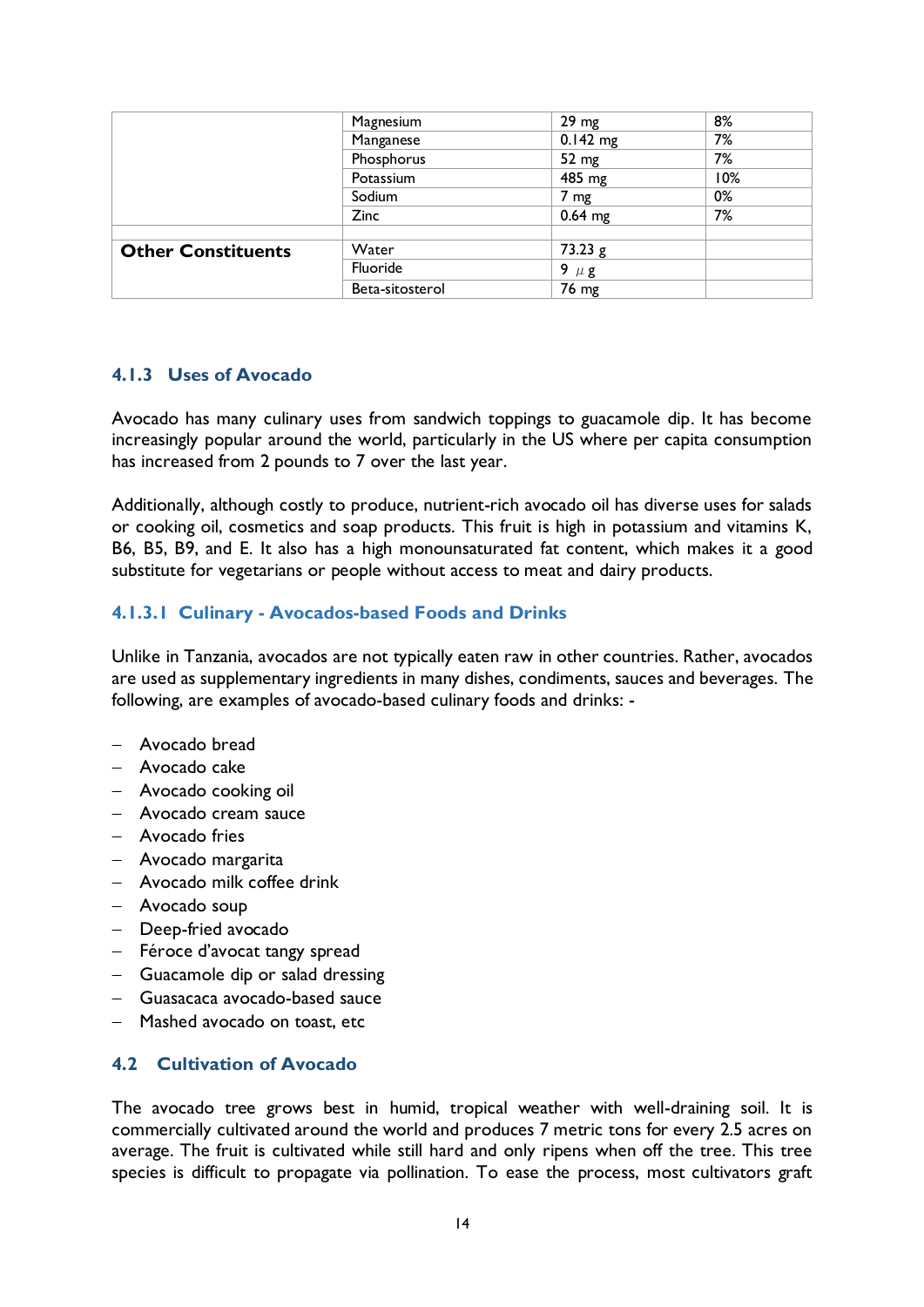<span id="page-18-0"></span>onto producing trees. When cultivated by seed, the plant takes between 4 and 6 years to produce fruit. These trees are particularly susceptible to viral, bacterial, and nutritional diseases.

#### **4.2.1 Planting**

- − Spacing: 7 x 7 meters (i.e. distance from plant to plant; and, row to row)
- − However, spacing varies based on soil type. For example, for soils rich in Phosphorus (P), this spacing is not recommended as avocado tree canopies will have overgrown to the point of overlapping trees on the next row  $-$  just within  $3 - 5$  years.
- − Therefore, in one acre, if spacing is 8 by 8 m then there will be 63 trees of avocado. Similarly, for 9 by 9 m = 49 trees/acre; and, for 10 by 10 m = 40 trees/acre.
- <span id="page-18-1"></span>− Planting hole: 75 cm x 75 cm x 75 cm (i.e. depth x height x width)
- − Planting fertilizers: cow dung, humus, DAP, TSP, Minjingu fertilizers, NPK etc but sometimes DAP + TSP are mixed and applied together.

#### **4.2.2 Harvest and postharvest**

Commercial orchards produce an average of seven tons per hectare each year, with some orchards achieving 20 tons per hectare<sup>16</sup>. Biennial bearing can be a problem, with heavy crops in one year being followed by poor yields the next.

Like the banana, the avocado is a climacteric fruit, which matures on the tree, but ripens off the tree. Avocados used in commerce are picked hard and green and kept in coolers at 3.3 to 5.6 °C until they reach their destination. Avocados must be mature to ripen properly. Avocados that fall off the tree ripen on the ground. Generally, the fruit is picked once it reaches maturity; avocado growers pick 'Hass' avocados when they have more than 23% dry matter. Once picked, avocados ripen in one to two weeks (depending on the cultivar) at room temperature (faster if stored with other fruits such as apples or bananas, because of the influence of ethylene gas). In other countries, supermarkets sell ripened avocados which have been treated with synthetic ethylene to hasten ripening. The use of an ethylene gas "ripening room", is now an industry standard.

#### <span id="page-18-2"></span>**4.2.2.1 Productivity**

- − Most avocado hybrids mature between 18 24 months.
- − During the first year of harvest, an avocado tree can produce between 50 100 fruits; and harvests increase as the tree continues to mature.
- <span id="page-18-3"></span>− An avocado tree reaches full maturity between 4 – 5 years after planting; and, at this age, one tree produces up to 1,200 fruits.

#### **4.2.2.2 Calculating Incomes from Avocados Fruits**

Assumptions: -

Spacing:  $10 \times 10$  m – whereby there will be 40 trees/acre

<sup>16</sup> Whiley, A (2000). "Avocado Production in Australia". Food and Agriculture Organization of the United Nations. Archived from the original on 12 January 2008. Retrieved 2007-12-29.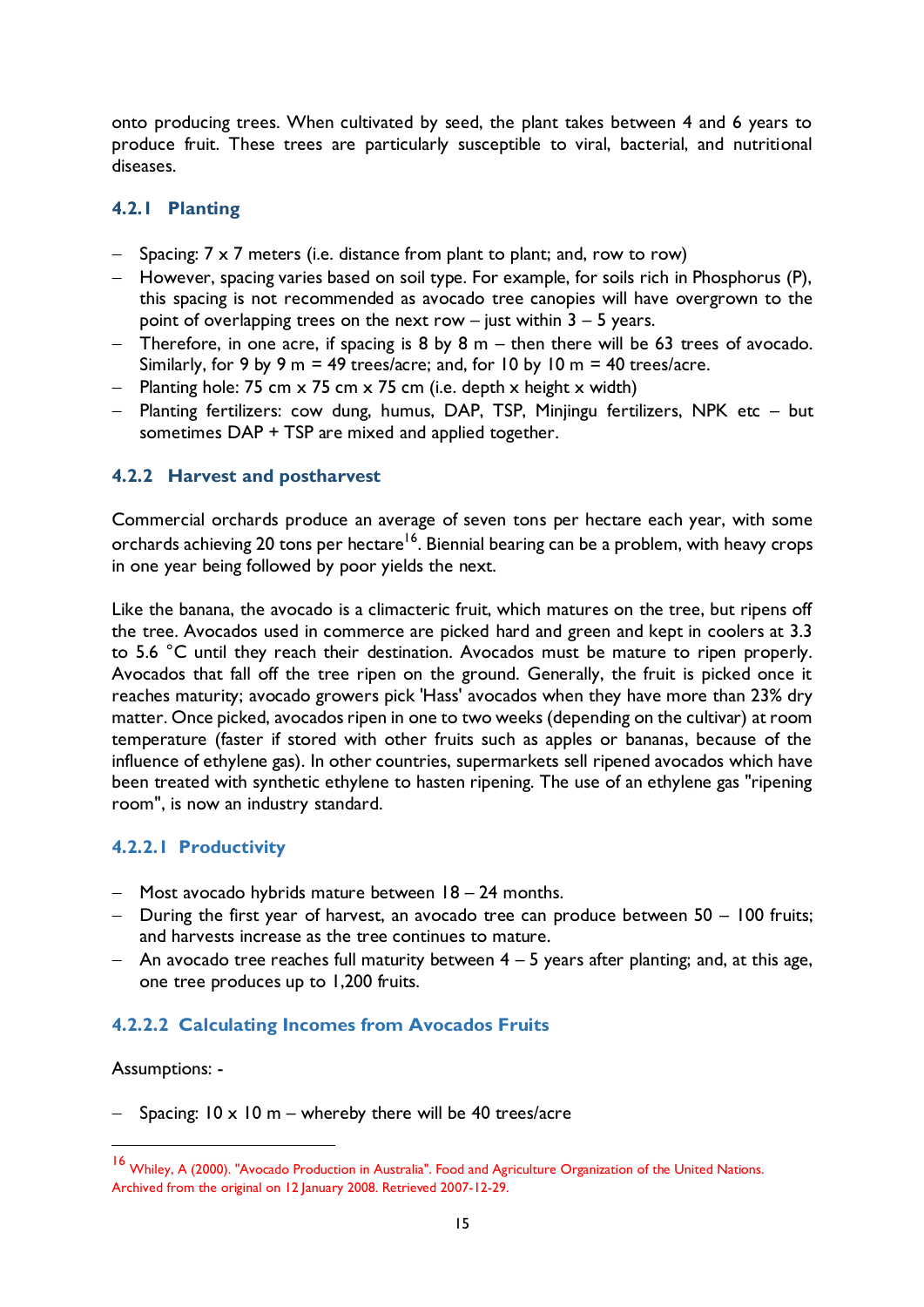- − One harvest 1,000 fruits/tree once the trees reach full maturity (i.e. normally after 5 years)
- − Therefore, there will be 40,000 avocado fruits/acre (i.e. 40 x 1000 = 40,000)
- − Each avocado fruit sells at TZS 250/-
- − Therefore, a farmer earns TZS 10 million/acre (i.e. TZS 250 x 40,000 fruits/acre = 10 million).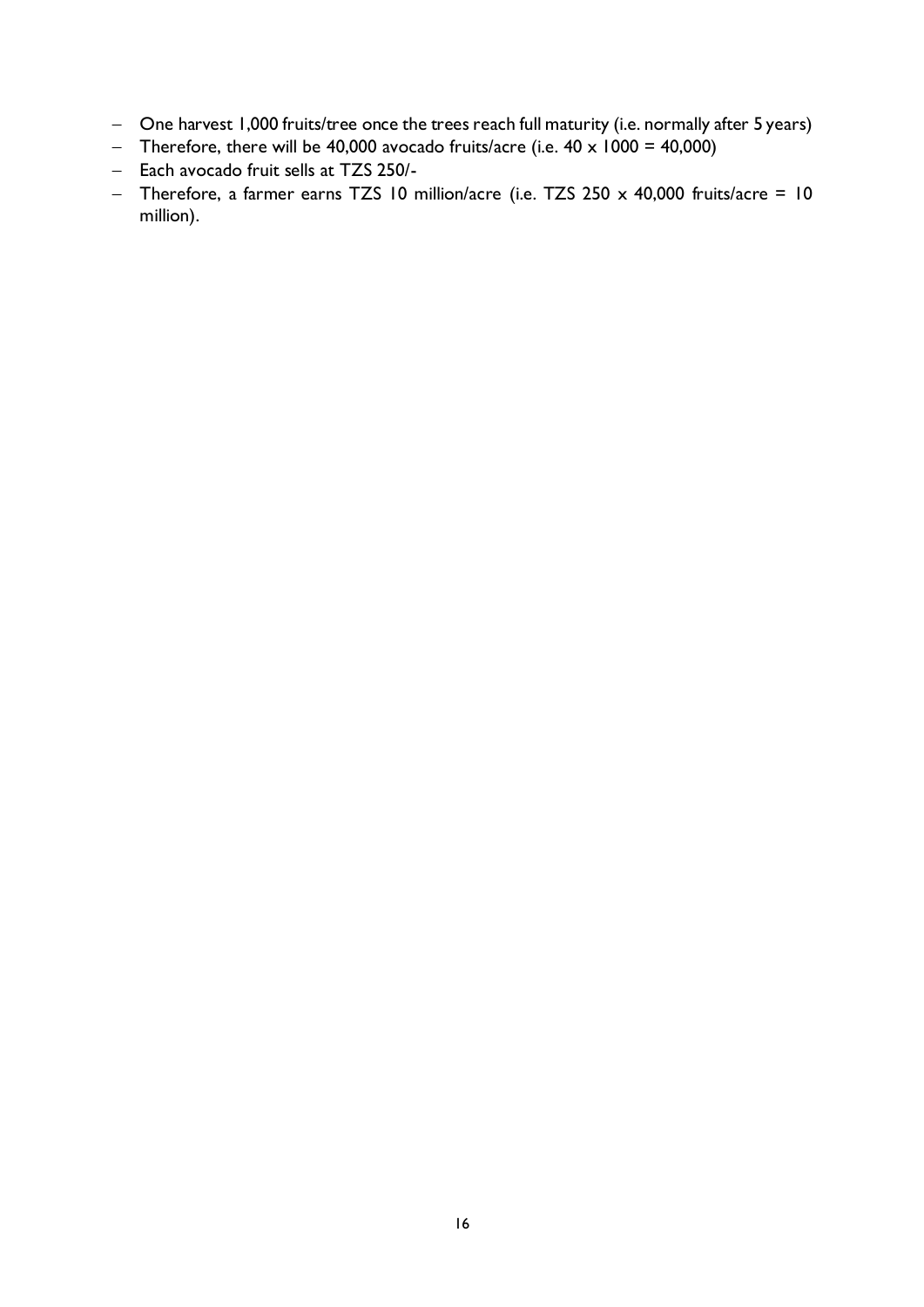#### <span id="page-20-0"></span>**4.2.3 Avocado Tree and Fruit Diseases**

Avocado trees are vulnerable to bacterial, viral, fungal, and nutritional diseases (excesses and deficiencies of key minerals).

Disease can affect all parts of the plant, causing spotting, rotting, cankers, pitting, and discoloration<sup>17</sup>.





**Figure 8 Avocado leaves infested with algae**



**Figure 9 Fungal infected leaf**

<sup>17</sup> Ohr, H. D.; Coffer, M. D.; McMillan, R. T. (April 8, 2003). "Diseases of Avocado (Persea americana Miller)". The American Phytopathological Society.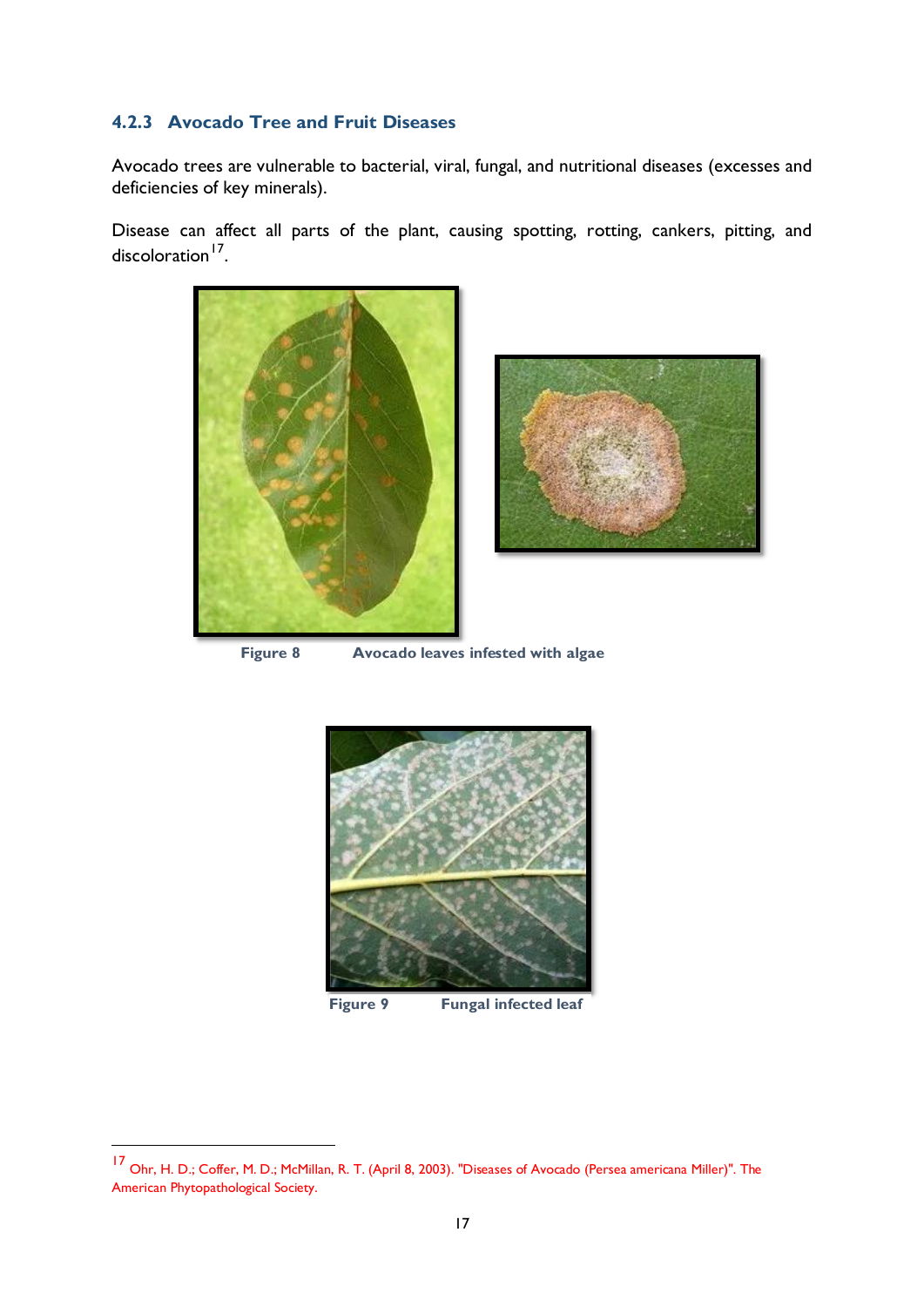

**Figure 10 Fungal infected fruit**

#### <span id="page-21-0"></span>**5 Challenges of the Avocado Sub-sector in Tanzania**

It has been learned that, Tanzania resides in an ideal location for avocado growth, as avocados thrive in subtropical climates such as the Pacific Americas, South-east Asia, and Africa. Tanzanian avocados are rated/argued to be some of the greatest.

The popular varieties in Tanzania are Hass, Fuerte, Pinkerton and, to some extent, Puebla<sup>18</sup>. From the farms, the fruit is sent straight to pack houses where it is processed (professionally packed and prepared) ready to ship.

The main challenges are: -

- a) Growth of the world demand and supply,
- − 2018 Peru flooded the market with avocados, a 30% increase with 360,000 tons hence a price collapse.
- − 2019, that is this year, we are expecting to see 500,000 tons from Peru.
- With this increased supply and the EU Market growth slowing, it's now important and urgent to find other markets to supplement EU which is becoming oversupplied.
- New market in China, India which will require trade agreement at a government level. With this increased supply,
- It means more competition, therefore
	- $\checkmark$  Importance of quality is very paramount
	- $\checkmark$  Compliance to international standards,
	- $\checkmark$  Food safety standards GlobalG.A.P, BRC

<sup>18</sup> Africado Ltd (2019). Siha District, Kilimanjaro; Rungwe Avocado Company Ltd, Mbeya, Tanzania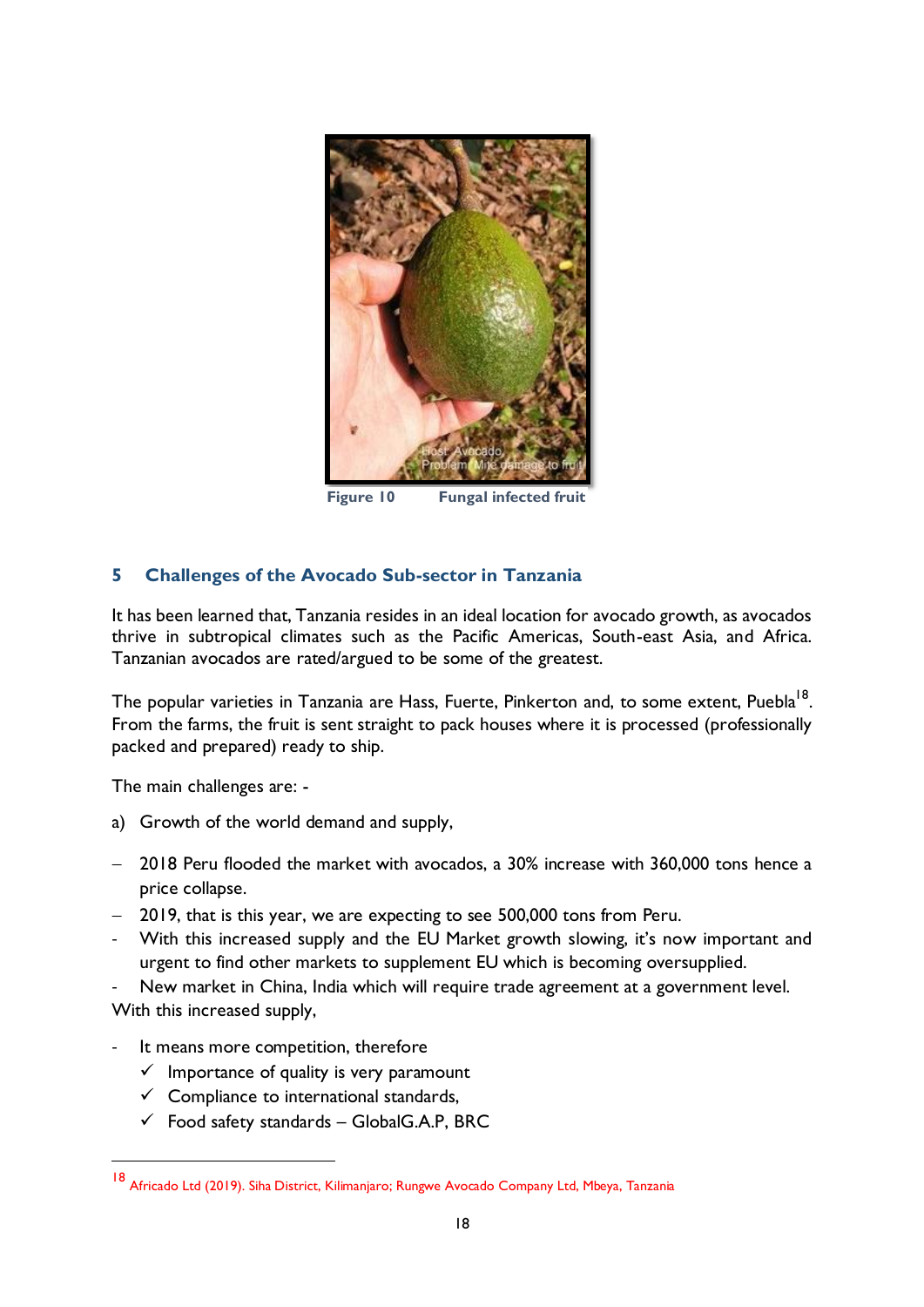- $\checkmark$  Social standards Sedex, GRASP
- $\checkmark$  Need to be careful of unregulated briefcase exporters, who fight for the same crop with little or no care on standards compliance, fruit quality and safety hence harvesting immature fruits in general a bad reputation which leads to lower prices.

We need to draw examples from our neighbor's smallholder sector and see how this briefcase have damaged the reputation in the international market

- b) No Certification body in the country.
- c) No ISO 17025 Accredited laboratory in the country
- d) UPOV International Union for the protection of new varieties of plants.-
	- − Tanzania need to be signatory of latest varieties of all crops e.g. blueberries.
- e) Not all required Plant Protection Products are registered in the country
- f) Translation of market standards to Swahili is required
- g) Capacity Building Programs prepare capacity building programs (for both farmers and extension officers) are in tandem/line with emerging market standards.
- h) EPZ Status
	- − National government to speak with the District /other agencies on the interpretation of the EPZ Act to avoid conflicting information /incorrect interpretation.
- i) Taxes /Levies /Fees Increases the trading cost /time to comply
	- − Need to harmonize them (about 40 of them)
- j) No quality packaging materials in the country specifically for avocados.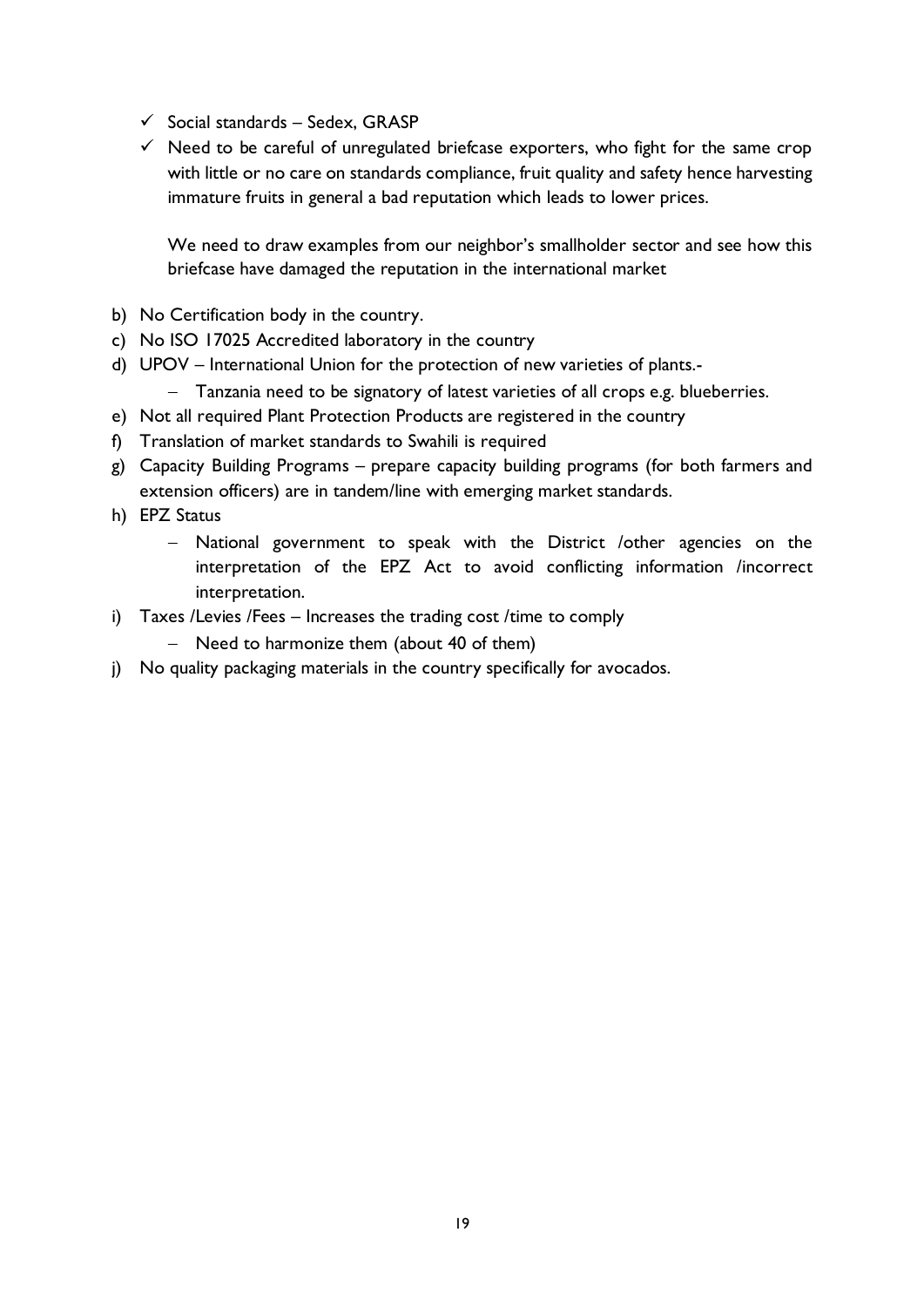#### <span id="page-23-0"></span>**6 Investment Opportunities in the Avocado Sub-sector in Tanzania**

The avocado sub-sector in Tanzania has the following opportunities: -

- a) Opening large plantations for purposes of producing larger volumes of fruits for export (to capture Asian, European and American markets), without excluding other African countries that do not produce avocados. Such plantations can be in the Southern Highlands of Tanzania (Mbeya, Iringa, Njombe, Ruvuma, Rukwa and Katavi), Northern Zone (Arusha, Kilimanjaro and Tanga), Lake zone (Kagera and Mara) and Morogoro regions.
- b) Investing into facilities that process avocados: sorting, cleaning, grading, packaging, production of assorted salads (foodstuffs), cooking oil, cosmetics, soap products etc.



**Figure 11 Africado Ltd's avocado processing factory at Siha District, Kilimanjaro**

c) Manufacture or supply of inputs required in the entire avocado value chain – seeds, pesticides, fungicides, fertilizers, farming equipment/implements (tractors, trailers, harvesting machines), processing & packaging machinery, avocado packaging materials (specialized boxes for transporting avocados), cold rooms etc. Now, all packaging materials are sourced from Kenya.